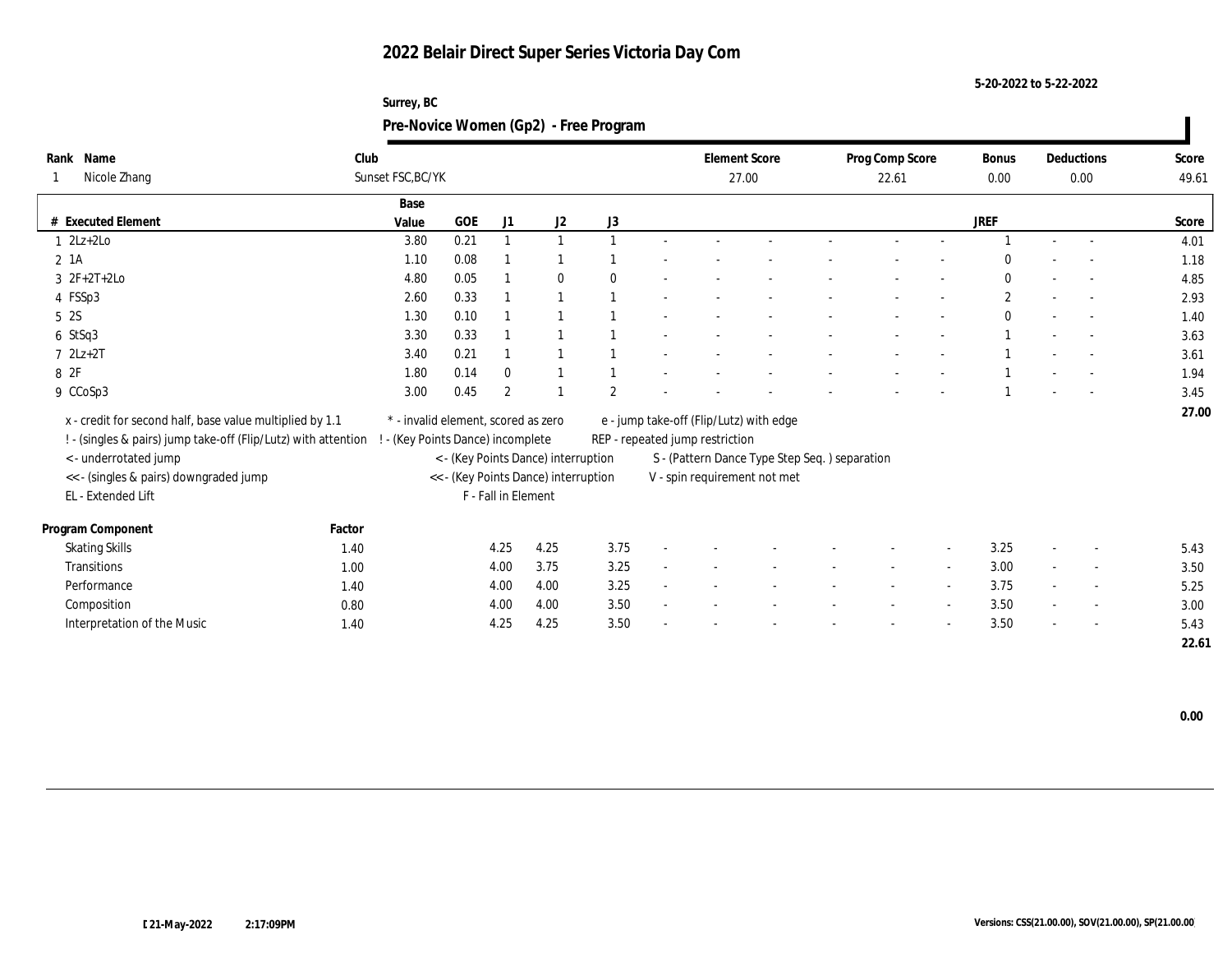**5-20-2022 to 5-22-2022**

| Name<br>Rank                |                                                                | Club                              |                                     |                     |                                                                             |              |                                 | <b>Element Score</b>                                                           | Prog Comp Score |                          | Bonus        | Deductions               | Score |
|-----------------------------|----------------------------------------------------------------|-----------------------------------|-------------------------------------|---------------------|-----------------------------------------------------------------------------|--------------|---------------------------------|--------------------------------------------------------------------------------|-----------------|--------------------------|--------------|--------------------------|-------|
| Vicky Pan<br>2              |                                                                | Coquitlam SC, BC/YK               |                                     |                     |                                                                             |              |                                 | 26.55                                                                          | 21.61           |                          | 1.00         | 0.00                     | 49.16 |
|                             |                                                                | Base                              |                                     |                     |                                                                             |              |                                 |                                                                                |                 |                          |              |                          |       |
| # Executed Element          |                                                                | Value                             | <b>GOE</b>                          | J1                  | J2                                                                          | J3           |                                 |                                                                                |                 |                          | <b>JREF</b>  |                          | Score |
| $1 \ 2A+2T$                 |                                                                | 4.60                              | 0.00                                | $\mathbf{0}$        | $\bf{0}$                                                                    | $\mathbf{0}$ |                                 |                                                                                |                 |                          | $\Omega$     | $\sim$                   | 4.60  |
| $2 \, 3S <$                 |                                                                | 3.44                              | $-0.78$                             | $-2$                | $-3$                                                                        | $-2$         |                                 |                                                                                |                 |                          | $-2$         |                          | 2.66  |
| $3 \text{ 3Lo} <$           |                                                                | 1.70                              | $-0.64$                             | $-4$                | $-4$                                                                        | $-3$         |                                 |                                                                                |                 |                          | $-4$         |                          | 1.06  |
| 4 CCoSp3                    |                                                                | 3.00                              | 0.30                                |                     | $\bf{0}$                                                                    | $\mathbf{2}$ |                                 |                                                                                |                 |                          |              |                          | 3.30  |
| $5$ 2A<                     |                                                                | 2.64                              | $-0.53$                             | $-2$                | $-2$                                                                        | $-2$         |                                 |                                                                                |                 |                          | $-2$         | $\sim$                   | 2.11  |
| $62F+1Eu+2S$                |                                                                | 3.60                              | $-0.23$                             | $-1$                | $-2$                                                                        | $-1$         |                                 |                                                                                |                 |                          | $-1$         | $\overline{\phantom{a}}$ | 3.37  |
| $7$ $2Lz+2T$                |                                                                | 3.40                              | 0.00                                | $\bf{0}$            | $\bf{0}$                                                                    | $\mathbf{0}$ |                                 |                                                                                |                 |                          | $\mathbf{0}$ |                          | 3.40  |
| 8 StSq3                     |                                                                | 3.30                              | 0.33                                | $\overline{2}$      | $\bf{0}$                                                                    |              |                                 |                                                                                |                 |                          |              | $\overline{a}$           | 3.63  |
| 9 FCSp2                     |                                                                | 2.30                              | 0.12                                |                     | $\bf{0}$                                                                    | $\mathbf{0}$ |                                 |                                                                                |                 |                          |              |                          | 2.42  |
|                             | x - credit for second half, base value multiplied by 1.1       |                                   | * - invalid element, scored as zero |                     |                                                                             |              |                                 | e - jump take-off (Flip/Lutz) with edge                                        |                 |                          |              |                          | 26.55 |
|                             | ! - (singles & pairs) jump take-off (Flip/Lutz) with attention | ! - (Key Points Dance) incomplete |                                     |                     |                                                                             |              | REP - repeated jump restriction |                                                                                |                 |                          |              |                          |       |
| <- underrotated jump        |                                                                |                                   |                                     |                     |                                                                             |              |                                 |                                                                                |                 |                          |              |                          |       |
|                             | <<- (singles & pairs) downgraded jump                          |                                   |                                     |                     | < - (Key Points Dance) interruption<br><< - (Key Points Dance) interruption |              |                                 | S - (Pattern Dance Type Step Seq. ) separation<br>V - spin requirement not met |                 |                          |              |                          |       |
| EL - Extended Lift          |                                                                |                                   |                                     | F - Fall in Element |                                                                             |              |                                 |                                                                                |                 |                          |              |                          |       |
|                             |                                                                |                                   |                                     |                     |                                                                             |              |                                 |                                                                                |                 |                          |              |                          |       |
| Program Component           | Factor                                                         |                                   |                                     |                     |                                                                             |              |                                 |                                                                                |                 |                          |              |                          |       |
| <b>Skating Skills</b>       | 1.40                                                           |                                   |                                     | 4.00                | 4.00                                                                        | 3.50         |                                 |                                                                                |                 | $\overline{\phantom{a}}$ | 3.50         | $\overline{\phantom{a}}$ | 5.25  |
| Transitions                 | 1.00                                                           |                                   |                                     | 4.25                | 3.50                                                                        | 3.25         |                                 |                                                                                |                 |                          | 3.00         | $\overline{\phantom{a}}$ | 3.50  |
| Performance                 | 1.40                                                           |                                   |                                     | 3.75                | 3.75                                                                        | 3.50         |                                 |                                                                                |                 |                          | 3.25         | $\overline{\phantom{a}}$ | 4.98  |
| Composition                 | 0.80                                                           |                                   |                                     | 4.00                | 3.75                                                                        | 3.50         |                                 |                                                                                |                 | $\sim$                   | 3.25         | $\sim$                   | 2.90  |
| Interpretation of the Music | 1.40                                                           |                                   |                                     | 4.00                | 3.75                                                                        | 3.50         |                                 |                                                                                |                 |                          | 3.00         | $\overline{\phantom{a}}$ | 4.98  |
|                             |                                                                |                                   |                                     |                     |                                                                             |              |                                 |                                                                                |                 |                          |              |                          | 21.61 |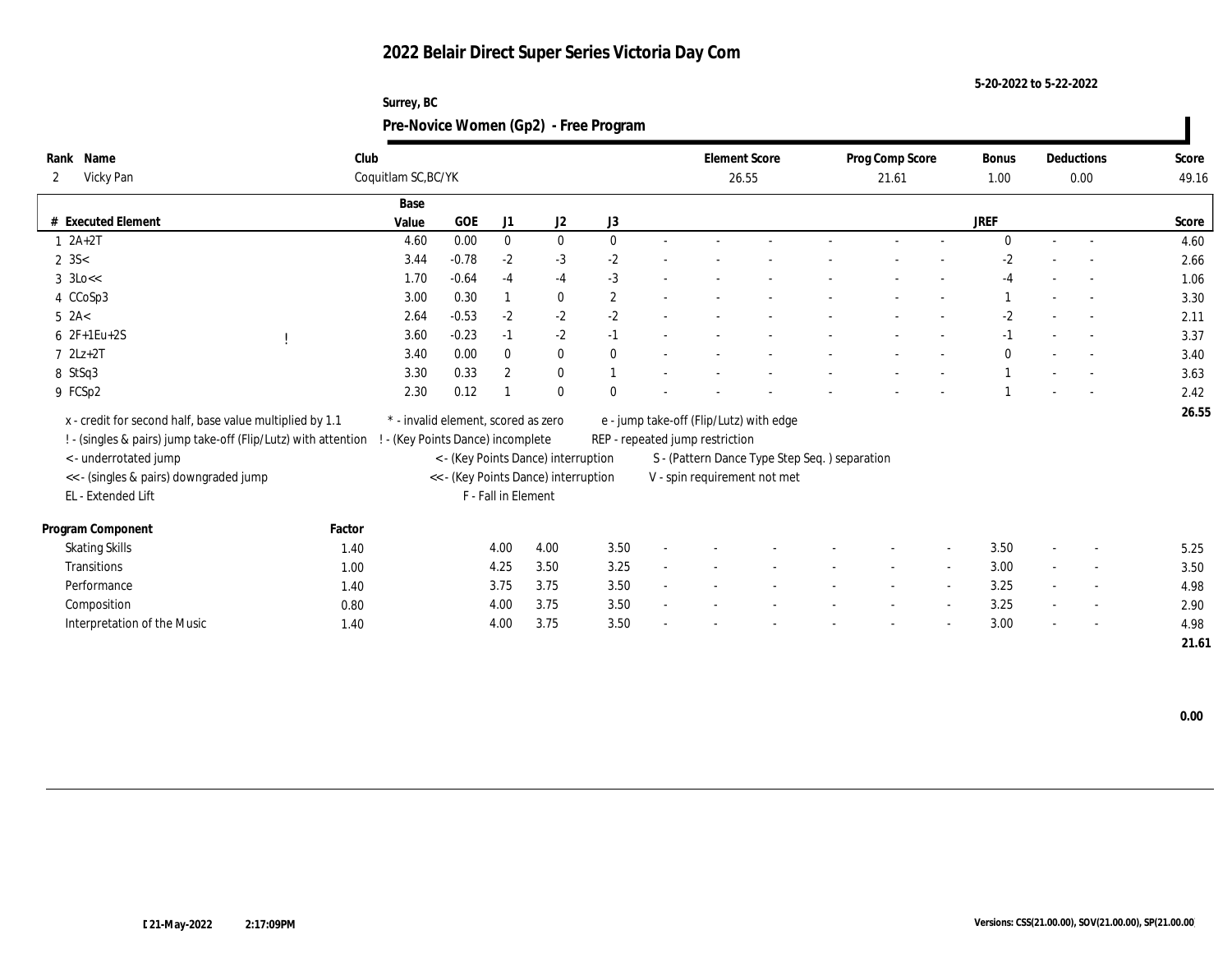| Surrey, BC                            |
|---------------------------------------|
| Pre-Novice Women (Gp2) - Free Program |

|   | Rank Name                                                      | Club                    |                                     |                     |                                      |                |                                 | <b>Element Score</b>                          | Prog Comp Score | <b>Bonus</b>   | Deductions               | Score |
|---|----------------------------------------------------------------|-------------------------|-------------------------------------|---------------------|--------------------------------------|----------------|---------------------------------|-----------------------------------------------|-----------------|----------------|--------------------------|-------|
| 3 | Sabina Lim                                                     | Champs ISC of BC, BC/YK |                                     |                     |                                      |                |                                 | 22.59                                         | 21.10           | 1.00           | 0.50                     | 44.19 |
|   |                                                                | Base                    |                                     |                     |                                      |                |                                 |                                               |                 |                |                          |       |
|   | # Executed Element                                             | Value                   | GOE                                 | J1                  | J <sub>2</sub>                       | J3             |                                 |                                               |                 | JREF           |                          | Score |
|   | $1 \ \ 2A+2T<<$                                                | 3.70                    | $-1.16$                             | $-4$                | $-4$                                 | $-2$           |                                 |                                               |                 | $-4$           |                          | 2.54  |
|   | 2 $3T <$                                                       | 1.30                    | $-0.65$                             | $-5$                | $-5$                                 | $-5$           |                                 |                                               |                 | $-5$           |                          | 0.65  |
|   | $3 \text{ } 3S <$                                              | 3.44                    | $-0.86$                             | $-2$                | $-3$                                 | $-2$           |                                 |                                               |                 | $-3$           |                          | 2.58  |
|   | 4 FCSp2                                                        | 2.30                    | 0.35                                | $\boldsymbol{2}$    |                                      |                |                                 |                                               |                 | $\overline{c}$ |                          | 2.65  |
|   | $5$ $2Lz+2T<<$                                                 | 2.50                    | $-0.74$                             | $-4$                | $-3$                                 | $-3$           |                                 |                                               |                 | $-4$           | $\sim$                   | 1.76  |
|   | $6 \ \text{2A}$                                                | 2.64                    | $-0.73$                             | $-2$                | $-3$                                 | $-3$           |                                 |                                               |                 | $-3$           |                          | 1.91  |
|   | 7 2F+2Lo                                                       | 3.50                    | 0.00                                | $\mathbf{0}$        | $\bf{0}$                             | $\mathbf{0}$   |                                 |                                               |                 | $\mathbf{0}$   |                          | 3.50  |
|   | 8 StSq3                                                        | 3.30                    | 0.25                                | $\mathbf{2}$        | $\bf{0}$                             |                |                                 |                                               |                 | $\bf{0}$       |                          | 3.55  |
|   | 9 CCoSp3                                                       | 3.00                    | 0.45                                | $\overline{2}$      | 2                                    | $\overline{2}$ |                                 |                                               |                 | $\mathbf{0}$   | $\sim$                   | 3.45  |
|   | x - credit for second half, base value multiplied by 1.1       |                         | * - invalid element, scored as zero |                     |                                      |                |                                 | e - jump take-off (Flip/Lutz) with edge       |                 |                |                          | 22.59 |
|   | ! - (singles & pairs) jump take-off (Flip/Lutz) with attention |                         | ! - (Key Points Dance) incomplete   |                     |                                      |                | REP - repeated jump restriction |                                               |                 |                |                          |       |
|   | < - underrotated jump                                          |                         |                                     |                     | < - (Key Points Dance) interruption  |                |                                 | S - (Pattern Dance Type Step Seq.) separation |                 |                |                          |       |
|   | << - (singles & pairs) downgraded jump                         |                         |                                     |                     | << - (Key Points Dance) interruption |                |                                 | V - spin requirement not met                  |                 |                |                          |       |
|   | EL - Extended Lift                                             |                         |                                     | F - Fall in Element |                                      |                |                                 |                                               |                 |                |                          |       |
|   |                                                                |                         |                                     |                     |                                      |                |                                 |                                               |                 |                |                          |       |
|   | Program Component                                              | Factor                  |                                     |                     |                                      |                |                                 |                                               |                 |                |                          |       |
|   | <b>Skating Skills</b>                                          | 1.40                    |                                     | 4.00                | 4.00                                 | 3.75           |                                 |                                               |                 | 3.00           | $\overline{\phantom{a}}$ | 5.17  |
|   | Transitions                                                    | 1.00                    |                                     | 4.25                | 3.50                                 | 3.25           |                                 |                                               |                 | 2.75           | $\overline{\phantom{a}}$ | 3.44  |
|   | Performance                                                    | 1.40                    |                                     | 3.75                | 3.75                                 | 3.25           |                                 |                                               |                 | 3.00           | $\sim$                   | 4.82  |
|   | Composition                                                    | 0.80                    |                                     | 3.75                | 3.75                                 | 3.50           |                                 |                                               |                 | 3.25           | $\overline{\phantom{a}}$ | 2.85  |
|   | Interpretation of the Music                                    | 1.40                    |                                     | 3.75                | 3.50                                 | 3.50           |                                 |                                               |                 | 3.00           |                          | 4.82  |
|   |                                                                |                         |                                     |                     |                                      |                |                                 |                                               |                 |                |                          | 21.10 |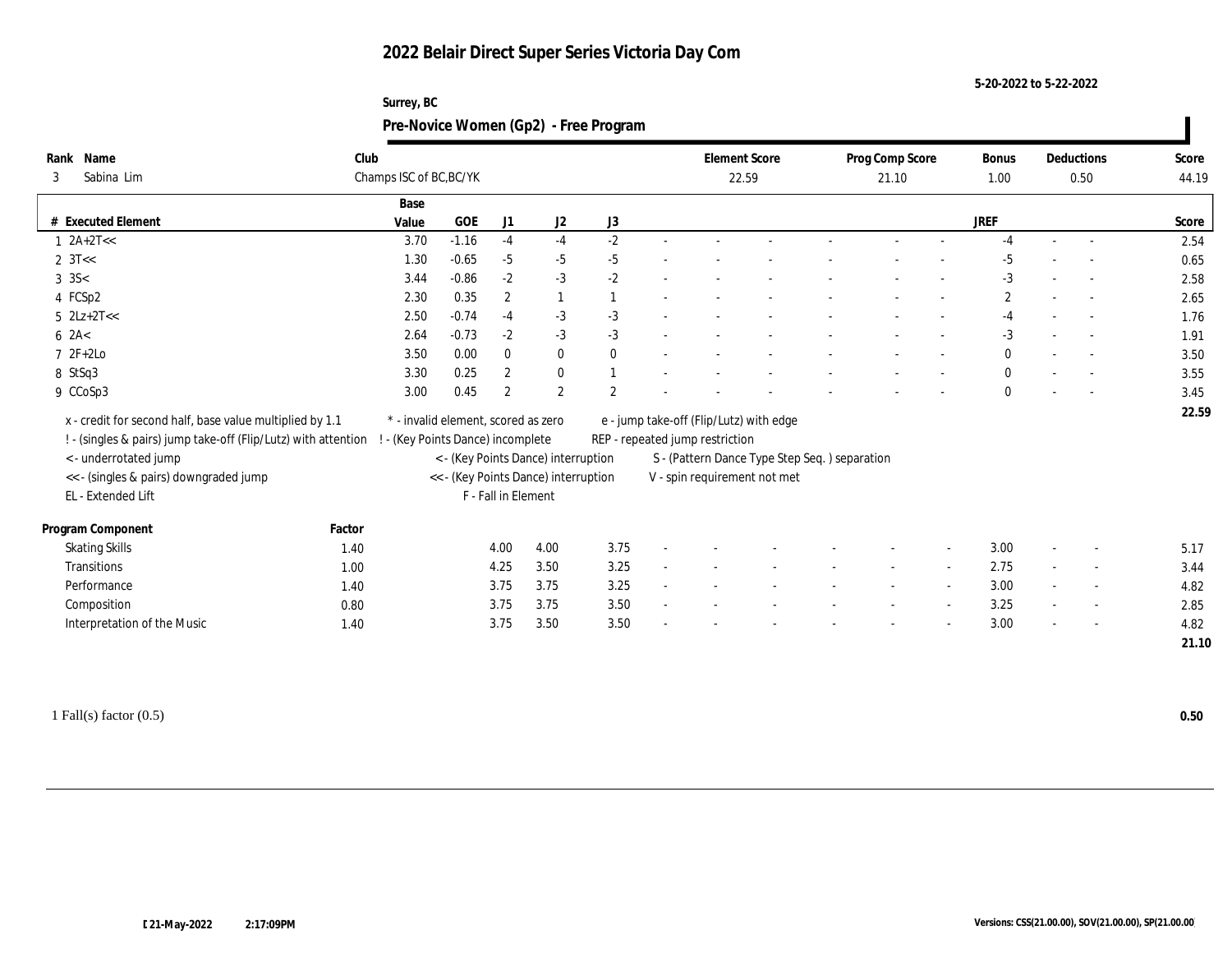**5-20-2022 to 5-22-2022**

| Surrey, BC                            |
|---------------------------------------|
| Pre-Novice Women (Gp2) - Free Program |

| Rank Name                                                      | Club   |                                     |         |                     |                                      |              |                                 | <b>Element Score</b>                          | Prog Comp Score | <b>Bonus</b> |      | Deductions               | Score |
|----------------------------------------------------------------|--------|-------------------------------------|---------|---------------------|--------------------------------------|--------------|---------------------------------|-----------------------------------------------|-----------------|--------------|------|--------------------------|-------|
| Jessie Sun                                                     |        | Connaught SC, BC/YK                 |         |                     |                                      |              |                                 | 22.90                                         | 20.51           | 0.00         | 0.50 |                          | 42.91 |
|                                                                |        | Base                                |         |                     |                                      |              |                                 |                                               |                 |              |      |                          |       |
| # Executed Element                                             |        | Value                               | GOE     | J1                  | J2                                   | J3           |                                 |                                               |                 | JREF         |      |                          | Score |
| $1$ 2A <<                                                      |        | 1.10                                | $-0.52$ | $-4$                | $-5$                                 | $-5$         |                                 |                                               |                 | $-5$         |      |                          | 0.58  |
| 2 2S                                                           |        | 1.30                                | 0.03    |                     | $\bf{0}$                             | $\mathbf{0}$ |                                 |                                               |                 | $\bf{0}$     |      |                          | 1.33  |
| $3 \quad 2Lz+2T+2Lo$                                           |        | 5.10                                | 0.00    | $\mathbf{0}$        | $\bf{0}$                             | $\theta$     |                                 |                                               |                 | $\mathbf{0}$ |      | $\sim$                   | 5.10  |
| 4 StSq2                                                        |        | 2.60                                | 0.20    | $\mathbf{0}$        |                                      |              |                                 |                                               |                 |              |      |                          | 2.80  |
| 5 CCoSp3                                                       |        | 3.00                                | 0.08    |                     | $\bf{0}$                             | $\theta$     |                                 |                                               |                 | $\mathbf{0}$ |      | $\sim$                   | 3.08  |
| $62F+2Log$                                                     |        | 3.50                                | $-0.54$ | $-2$                | $-3$                                 | $-3$         |                                 |                                               |                 | -4           |      |                          | 2.96  |
| $7 2Lz+2T$                                                     |        | 3.40                                | 0.00    | $\mathbf{0}$        | $\bf{0}$                             | $\mathbf{0}$ |                                 |                                               |                 | $\mathbf{0}$ |      |                          | 3.40  |
| 8 2F                                                           |        | 1.80                                | 0.00    | $\bf{0}$            | $\bf{0}$                             | $\mathbf{0}$ |                                 |                                               |                 | $\mathbf{0}$ |      |                          | 1.80  |
| 9 FCSp1                                                        |        | 1.90                                | $-0.05$ | $-1$                | $\mathbf{0}$                         | $\mathbf{0}$ |                                 |                                               |                 | $\mathbf{0}$ |      | $\sim$                   | 1.85  |
| x - credit for second half, base value multiplied by 1.1       |        | * - invalid element, scored as zero |         |                     |                                      |              |                                 | e - jump take-off (Flip/Lutz) with edge       |                 |              |      |                          | 22.90 |
| ! - (singles & pairs) jump take-off (Flip/Lutz) with attention |        | ! - (Key Points Dance) incomplete   |         |                     |                                      |              | REP - repeated jump restriction |                                               |                 |              |      |                          |       |
| <- underrotated jump                                           |        |                                     |         |                     | < - (Key Points Dance) interruption  |              |                                 | S - (Pattern Dance Type Step Seq.) separation |                 |              |      |                          |       |
| << - (singles & pairs) downgraded jump                         |        |                                     |         |                     | << - (Key Points Dance) interruption |              |                                 | V - spin requirement not met                  |                 |              |      |                          |       |
| EL - Extended Lift                                             |        |                                     |         | F - Fall in Element |                                      |              |                                 |                                               |                 |              |      |                          |       |
|                                                                |        |                                     |         |                     |                                      |              |                                 |                                               |                 |              |      |                          |       |
| Program Component                                              | Factor |                                     |         |                     |                                      |              |                                 |                                               |                 |              |      |                          |       |
| <b>Skating Skills</b>                                          | 1.40   |                                     |         | 3.50                | 3.75                                 | 3.50         |                                 |                                               |                 | 2.75         |      | $\sim$                   | 4.73  |
| Transitions                                                    | 1.00   |                                     |         | 3.50                | 4.00                                 | 3.25         |                                 |                                               |                 | 2.75         |      | $\overline{\phantom{a}}$ | 3.38  |
| Performance                                                    | 1.40   |                                     |         | 3.50                | 3.75                                 | 3.50         |                                 |                                               |                 | 3.00         |      | $\sim$                   | 4.82  |
| Composition                                                    | 0.80   |                                     |         | 3.25                | 4.00                                 | 3.50         |                                 |                                               |                 | 3.50         |      | $\sim$                   | 2.85  |
| Interpretation of the Music                                    | 1.40   |                                     |         | 2.75                | 3.75                                 | 3.50         |                                 |                                               |                 | 3.50         |      |                          | 4.73  |
|                                                                |        |                                     |         |                     |                                      |              |                                 |                                               |                 |              |      |                          | 20.51 |

1 Time Violation(s) factor (0.5) **0.50**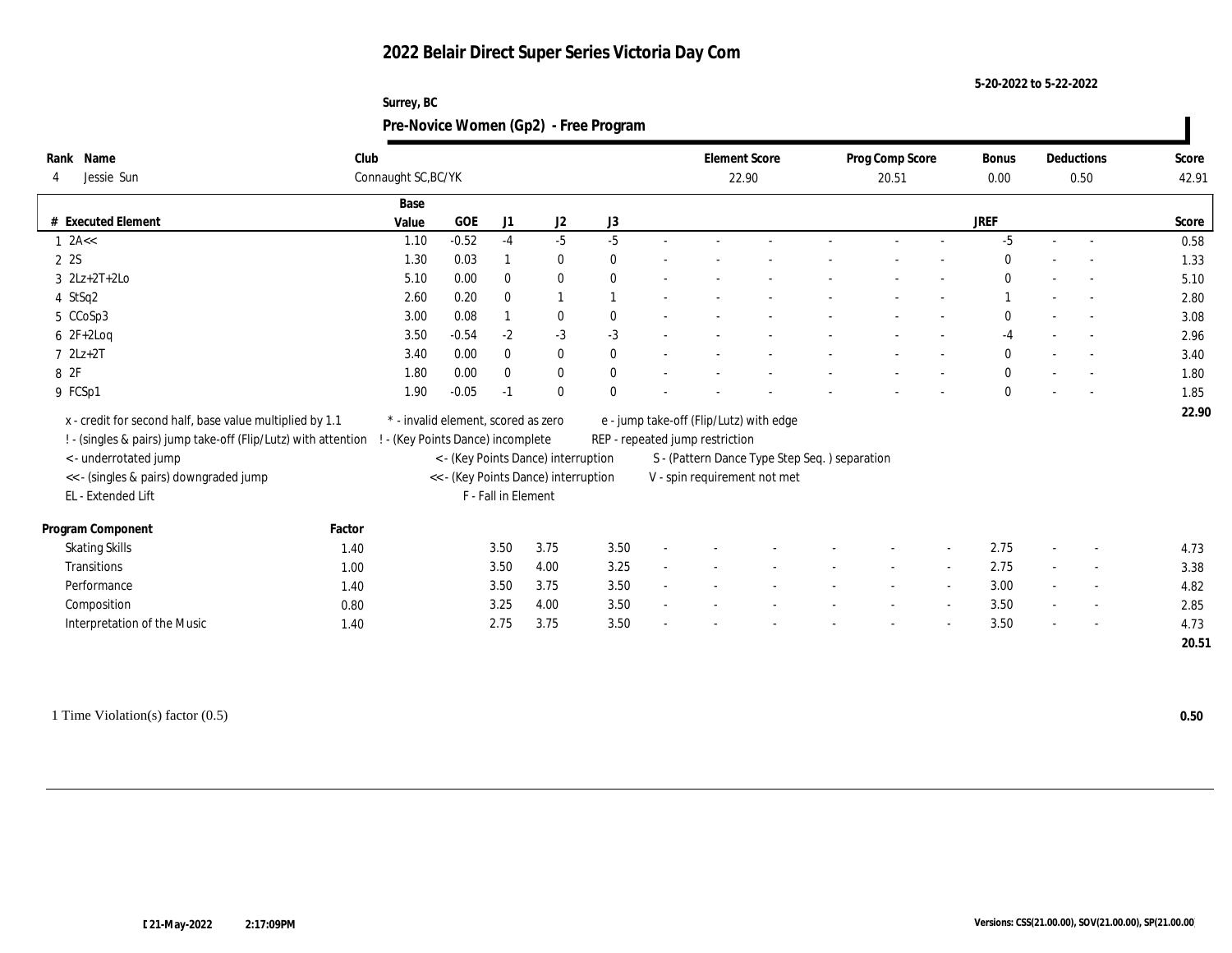#### **5-20-2022 to 5-22-2022**

#### **Surrey, BC Pre-Novice Women (Gp2) - Free Program**

| Rank Name                                                      | Club   |                                     |            |                     |                                      |              | <b>Element Score</b>            |                                               | Prog Comp Score |                          | <b>Bonus</b>   | Deductions               | Score |
|----------------------------------------------------------------|--------|-------------------------------------|------------|---------------------|--------------------------------------|--------------|---------------------------------|-----------------------------------------------|-----------------|--------------------------|----------------|--------------------------|-------|
| Ariana Robertson<br>5                                          |        | Juan De Fuca SC, BC/YK              |            |                     |                                      |              |                                 | 23.60                                         | 17.45           |                          | 1.00           | 0.50                     | 41.55 |
|                                                                |        | Base                                |            |                     |                                      |              |                                 |                                               |                 |                          |                |                          |       |
| # Executed Element                                             |        | Value                               | <b>GOE</b> | J1                  | J2                                   | J3           |                                 |                                               |                 |                          | JREF           |                          | Score |
| $1 \quad 2Lz+2T$                                               |        | 3.40                                | 0.00       | $\bf{0}$            | $\bf{0}$                             | $\mathbf{0}$ |                                 |                                               |                 |                          | $\Omega$       | $\overline{\phantom{a}}$ | 3.40  |
| 2A                                                             |        | 3.30                                | $-1.07$    | $-3$                | $-4$                                 | $-3$         |                                 |                                               |                 |                          | $-3$           |                          | 2.23  |
| 3 FCSp3                                                        |        | 2.80                                | 0.21       |                     |                                      |              |                                 |                                               |                 |                          | $\mathbf{0}$   |                          | 3.01  |
| 4 StSq2                                                        |        | 2.60                                | $-0.07$    | $-2$                |                                      | $\mathbf{0}$ |                                 |                                               |                 |                          | $\mathbf{0}$   | $\overline{\phantom{a}}$ | 2.53  |
| $5 \t2F+1Eu+2S$                                                |        | 3.60                                | $-0.05$    | $-1$                | $\bf{0}$                             | $\mathbf{0}$ |                                 |                                               |                 |                          | $\mathbf{0}$   | $\overline{\phantom{a}}$ | 3.55  |
| 6 2S                                                           |        | 1.30                                | 0.16       |                     |                                      |              |                                 |                                               |                 |                          | $\overline{c}$ | $\overline{\phantom{a}}$ | 1.46  |
| $72F+2T$                                                       |        | 3.10                                | 0.00       | $\mathbf{0}$        | $\bf{0}$                             | $\theta$     |                                 |                                               |                 |                          | $\mathbf{0}$   |                          | 3.10  |
| 8 2Lo                                                          |        | 1.70                                | 0.00       | $\bf{0}$            | $\bf{0}$                             | $\mathbf{0}$ |                                 |                                               |                 |                          | $\mathbf{0}$   | $\overline{\phantom{a}}$ | 1.70  |
| 9 CCoSp3                                                       |        | 3.00                                | $-0.38$    | $-2$                | $-1$                                 | $-1$         |                                 |                                               |                 |                          | $-1$           |                          | 2.62  |
| x - credit for second half, base value multiplied by 1.1       |        | * - invalid element, scored as zero |            |                     |                                      |              |                                 | e - jump take-off (Flip/Lutz) with edge       |                 |                          |                |                          | 23.60 |
| ! - (singles & pairs) jump take-off (Flip/Lutz) with attention |        | ! - (Key Points Dance) incomplete   |            |                     |                                      |              | REP - repeated jump restriction |                                               |                 |                          |                |                          |       |
| <- underrotated jump                                           |        |                                     |            |                     | < - (Key Points Dance) interruption  |              |                                 | S - (Pattern Dance Type Step Seq.) separation |                 |                          |                |                          |       |
| << - (singles & pairs) downgraded jump                         |        |                                     |            |                     | << - (Key Points Dance) interruption |              |                                 | V - spin requirement not met                  |                 |                          |                |                          |       |
| EL - Extended Lift                                             |        |                                     |            | F - Fall in Element |                                      |              |                                 |                                               |                 |                          |                |                          |       |
|                                                                |        |                                     |            |                     |                                      |              |                                 |                                               |                 |                          |                |                          |       |
| Program Component                                              | Factor |                                     |            |                     |                                      |              |                                 |                                               |                 |                          |                |                          |       |
| <b>Skating Skills</b>                                          | 1.40   |                                     |            | 2.75                | 3.75                                 | 3.50         |                                 |                                               |                 | $\overline{\phantom{a}}$ | 3.25           | $\overline{\phantom{a}}$ | 4.63  |
| Transitions                                                    | 1.00   |                                     |            | 2.25                | 3.25                                 | 2.75         |                                 |                                               |                 |                          | 2.75           | $\overline{\phantom{a}}$ | 2.75  |
| Performance                                                    | 1.40   |                                     |            | 2.50                | 3.50                                 | 2.75         |                                 |                                               |                 |                          | 2.25           | $\overline{\phantom{a}}$ | 3.85  |
| Composition                                                    | 0.80   |                                     |            | 2.50                | 3.50                                 | 3.25         |                                 |                                               |                 | $\overline{\phantom{a}}$ | 3.00           | $\overline{\phantom{a}}$ | 2.45  |
| Interpretation of the Music                                    | 1.40   |                                     |            | 2.75                | 3.25                                 | 2.75         |                                 |                                               |                 |                          | 2.00           |                          | 3.77  |
|                                                                |        |                                     |            |                     |                                      |              |                                 |                                               |                 |                          |                |                          | 17.45 |

1 Time Violation(s) factor (0.5) **0.50**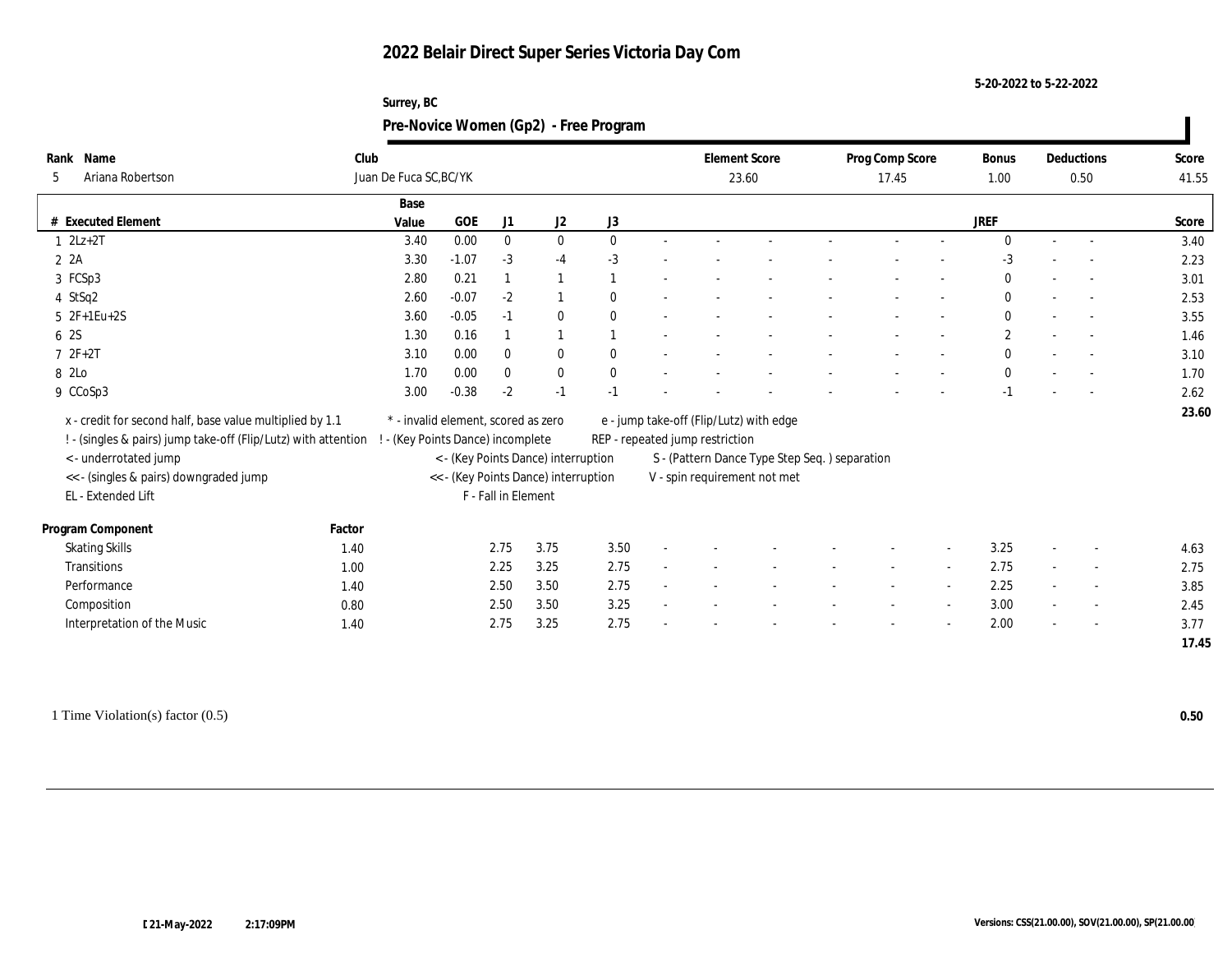| Surrey, BC                            |
|---------------------------------------|
| Pre-Novice Women (Gp2) - Free Program |

| Rank Name                                                      | Club                    |                                      |                     |                                     |              |  |                                 | <b>Element Score</b>                          | Prog Comp Score |                          | <b>Bonus</b> |      | Deductions               | Score |
|----------------------------------------------------------------|-------------------------|--------------------------------------|---------------------|-------------------------------------|--------------|--|---------------------------------|-----------------------------------------------|-----------------|--------------------------|--------------|------|--------------------------|-------|
| Alexandra Ye<br>6                                              | Champs ISC of BC, BC/YK |                                      |                     |                                     |              |  |                                 | 21.99                                         | 18.39           |                          | 1.00         | 0.50 |                          | 40.88 |
|                                                                | Base                    |                                      |                     |                                     |              |  |                                 |                                               |                 |                          |              |      |                          |       |
| # Executed Element                                             | Value                   | GOE                                  | J1                  | J2                                  | J3           |  |                                 |                                               |                 |                          | JREF         |      |                          | Score |
| 12A                                                            | 3.30                    | $-1.65$                              | $-5$                | $-5$                                | $-5$         |  |                                 |                                               |                 |                          | $-5$         |      | $\sim$                   | 1.65  |
| $2$ $2Lz+2T$                                                   | 3.40                    | $-0.16$                              | $-1$                | $\bf{0}$                            | $-1$         |  |                                 |                                               |                 |                          | -1           |      |                          | 3.24  |
| $3 \t2F+2T$                                                    | 3.10                    | $-0.23$                              | $-1$                | $-2$                                | $-1$         |  |                                 |                                               |                 |                          | $-1$         |      | $\overline{\phantom{a}}$ | 2.87  |
| 4 FSSp3                                                        | 2.60                    | 0.00                                 |                     | $-1$                                | $\mathbf{0}$ |  |                                 |                                               |                 |                          | $\Omega$     |      |                          | 2.60  |
| $5 \text{ } 2\text{Lo}+2\text{Lo}$                             | 3.40                    | $-0.30$                              | $-1$                | $-3$                                | $-1$         |  |                                 |                                               |                 |                          | $-2$         |      | $\overline{\phantom{a}}$ | 3.10  |
| 6 2F                                                           | 1.80                    | $-0.14$                              | $-1$                | $-2$                                | $\mathbf{0}$ |  |                                 |                                               |                 |                          | $\mathbf{0}$ |      |                          | 1.66  |
| 7 StSq2                                                        | 2.60                    | $-0.33$                              | $-2$                | $-1$                                | $-1$         |  |                                 |                                               |                 |                          | $-1$         |      |                          | 2.27  |
| 8 2S                                                           | 1.30                    | 0.07                                 | $\mathbf{0}$        | $\mathbf{0}$                        |              |  |                                 |                                               |                 |                          |              |      |                          | 1.37  |
| 9 CCoSp3                                                       | 3.00                    | 0.23                                 |                     |                                     |              |  |                                 |                                               |                 |                          | $\Omega$     |      |                          | 3.23  |
| x - credit for second half, base value multiplied by 1.1       |                         | * - invalid element, scored as zero  |                     |                                     |              |  |                                 | e - jump take-off (Flip/Lutz) with edge       |                 |                          |              |      |                          | 21.99 |
|                                                                |                         |                                      |                     |                                     |              |  |                                 |                                               |                 |                          |              |      |                          |       |
| ! - (singles & pairs) jump take-off (Flip/Lutz) with attention |                         | - (Key Points Dance) incomplete      |                     |                                     |              |  | REP - repeated jump restriction |                                               |                 |                          |              |      |                          |       |
| < - underrotated jump                                          |                         | << - (Key Points Dance) interruption |                     | < - (Key Points Dance) interruption |              |  |                                 | S - (Pattern Dance Type Step Seq.) separation |                 |                          |              |      |                          |       |
| << - (singles & pairs) downgraded jump                         |                         |                                      |                     |                                     |              |  |                                 | V - spin requirement not met                  |                 |                          |              |      |                          |       |
| EL - Extended Lift                                             |                         |                                      | F - Fall in Element |                                     |              |  |                                 |                                               |                 |                          |              |      |                          |       |
| Program Component                                              | Factor                  |                                      |                     |                                     |              |  |                                 |                                               |                 |                          |              |      |                          |       |
| <b>Skating Skills</b>                                          | 1.40                    |                                      | 2.75                | 3.50                                | 3.25         |  |                                 |                                               |                 | $\overline{\phantom{a}}$ | 3.25         |      | $\overline{\phantom{a}}$ | 4.47  |
| Transitions                                                    | 1.00                    |                                      | 2.25                | 3.25                                | 3.00         |  |                                 |                                               |                 |                          | 2.75         |      | $\overline{\phantom{a}}$ | 2.81  |
| Performance                                                    | 1.40                    |                                      | 2.50                | 3.50                                | 3.25         |  |                                 |                                               |                 |                          | 3.25         |      | $\overline{\phantom{a}}$ | 4.38  |
| Composition                                                    | 0.80                    |                                      | 2.25                | 3.50                                | 3.50         |  |                                 |                                               |                 | $\overline{\phantom{a}}$ | 3.00         |      | $\sim$                   | 2.45  |
| Interpretation of the Music                                    | 1.40                    |                                      | 2.50                | 3.75                                | 3.25         |  |                                 |                                               |                 |                          | 2.75         |      | $\overline{\phantom{a}}$ | 4.28  |
|                                                                |                         |                                      |                     |                                     |              |  |                                 |                                               |                 |                          |              |      |                          | 18.39 |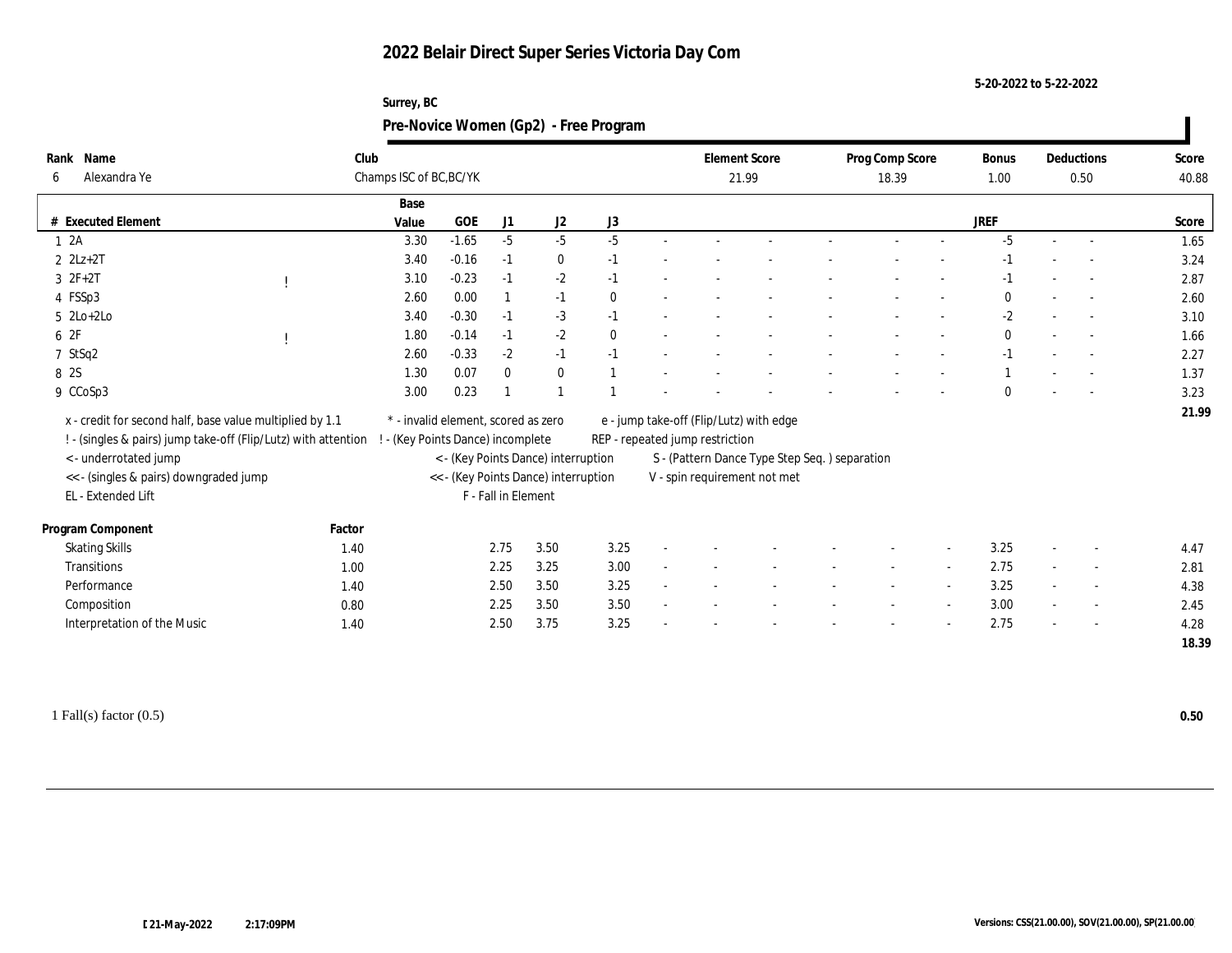| Surrey, BC                            |
|---------------------------------------|
| Pre-Novice Women (Gp2) - Free Program |

| Name<br>Rank                                                   |        | Club                            |                                     |                     |                                      |              |                                 | <b>Element Score</b>                          | Prog Comp Score |        | <b>Bonus</b> | Deductions               | Score |
|----------------------------------------------------------------|--------|---------------------------------|-------------------------------------|---------------------|--------------------------------------|--------------|---------------------------------|-----------------------------------------------|-----------------|--------|--------------|--------------------------|-------|
| Abigail Mui                                                    |        | Inlet SC, BC/YK                 |                                     |                     |                                      |              |                                 | 20.37                                         | 19.76           |        | 0.00         | 0.00                     | 40.13 |
|                                                                |        | Base                            |                                     |                     |                                      |              |                                 |                                               |                 |        |              |                          |       |
| # Executed Element                                             |        | Value                           | GOE                                 | J1                  | J <sub>2</sub>                       | J3           |                                 |                                               |                 |        | JREF         |                          | Score |
| $1 2F+2T$                                                      |        | 3.10                            | $-0.59$                             | $-3$                | $-4$                                 | $-3$         |                                 |                                               |                 |        | $-3$         | $\sim$                   | 2.51  |
| 2 1A                                                           |        | 1.10                            | 0.03                                | $\bf{0}$            | $\mathbf{1}$                         | $\mathbf{0}$ |                                 |                                               |                 |        | $\bf{0}$     |                          | 1.13  |
| $3$ $2\text{L}z$                                               |        | 2.10                            | $-0.74$                             | $-3$                | $-4$                                 | $-3$         |                                 |                                               |                 |        | $-4$         |                          | 1.36  |
| 4 FSSp1                                                        |        | 2.00                            | 0.05                                | $\mathbf{0}$        | $\bf{0}$                             | $\mathbf{0}$ |                                 |                                               |                 |        |              |                          | 2.05  |
| $5 \text{ } 2\text{Lo}+2\text{Lo}$                             |        | 3.40                            | $-0.55$                             | $-3$                | $-4$                                 | $-2$         |                                 |                                               |                 |        | -4           | $\sim$                   | 2.85  |
| $6$ $2Lz+2T$                                                   |        | 3.40                            | $-0.21$                             | $\mathbf{0}$        | $\bf{0}$                             | $-2$         |                                 |                                               |                 |        | $-2$         |                          | 3.19  |
| 7 StSq2                                                        |        | 2.60                            | $-0.13$                             | $\mathbf{0}$        | $-1$                                 | $-1$         |                                 |                                               |                 |        | $\bf{0}$     |                          | 2.47  |
| 8 2F                                                           |        | 1.80                            | $-0.14$                             | $-1$                | $\bf{0}$                             | $-1$         |                                 |                                               |                 |        | -1           |                          | 1.66  |
| 9 CCoSp3                                                       |        | 3.00                            | 0.15                                | $\Omega$            |                                      | $\Omega$     |                                 |                                               |                 |        |              |                          | 3.15  |
|                                                                |        |                                 |                                     |                     |                                      |              |                                 |                                               |                 |        |              |                          | 20.37 |
| x - credit for second half, base value multiplied by 1.1       |        |                                 | * - invalid element, scored as zero |                     |                                      |              |                                 | e - jump take-off (Flip/Lutz) with edge       |                 |        |              |                          |       |
| ! - (singles & pairs) jump take-off (Flip/Lutz) with attention |        | - (Key Points Dance) incomplete |                                     |                     |                                      |              | REP - repeated jump restriction |                                               |                 |        |              |                          |       |
| < - underrotated jump                                          |        |                                 |                                     |                     | < - (Key Points Dance) interruption  |              |                                 | S - (Pattern Dance Type Step Seq.) separation |                 |        |              |                          |       |
| << - (singles & pairs) downgraded jump                         |        |                                 |                                     |                     | << - (Key Points Dance) interruption |              |                                 | V - spin requirement not met                  |                 |        |              |                          |       |
| EL - Extended Lift                                             |        |                                 |                                     | F - Fall in Element |                                      |              |                                 |                                               |                 |        |              |                          |       |
| Program Component                                              | Factor |                                 |                                     |                     |                                      |              |                                 |                                               |                 |        |              |                          |       |
| <b>Skating Skills</b>                                          | 1.40   |                                 |                                     | 3.50                | 3.75                                 | 3.50         |                                 |                                               |                 | $\sim$ | 3.25         | $\overline{\phantom{a}}$ | 4.90  |
| Transitions                                                    | 1.00   |                                 |                                     | 3.75                | 3.25                                 | 2.75         |                                 |                                               |                 |        | 2.75         | $\overline{\phantom{a}}$ | 3.13  |
| Performance                                                    | 1.40   |                                 |                                     | 3.75                | 3.50                                 | 3.00         |                                 |                                               |                 |        | 3.00         | $\sim$                   | 4.63  |
| Composition                                                    | 0.80   |                                 |                                     | 3.00                | 3.50                                 | 3.25         |                                 |                                               |                 |        | 3.00         | $\overline{\phantom{a}}$ | 2.55  |
| Interpretation of the Music                                    | 1.40   |                                 |                                     | 3.25                | 3.75                                 | 3.00         |                                 |                                               |                 |        | 3.00         |                          | 4.55  |
|                                                                |        |                                 |                                     |                     |                                      |              |                                 |                                               |                 |        |              |                          | 19.76 |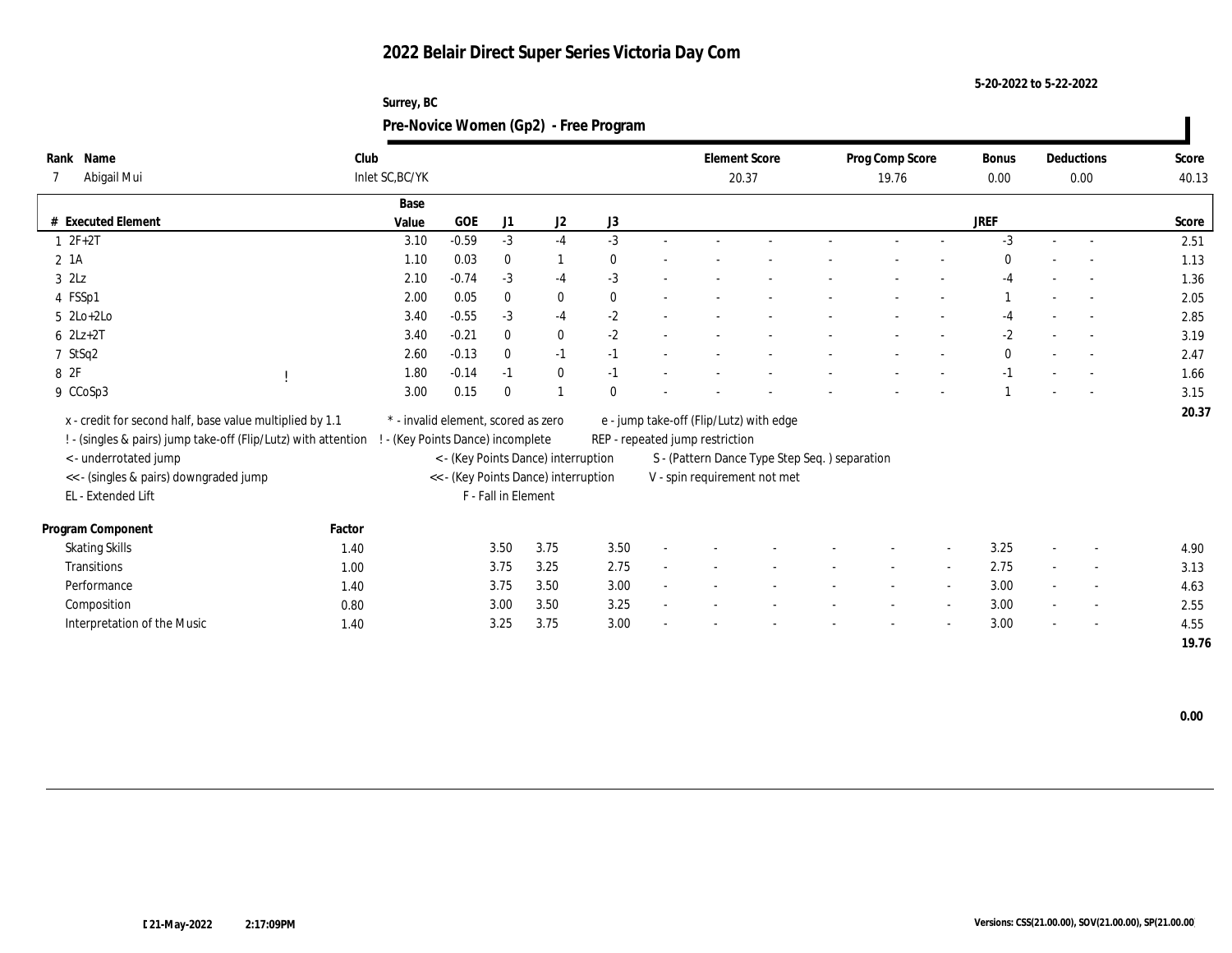#### **5-20-2022 to 5-22-2022**

| Name<br>Rank                                                   | Club   |                                     |            |                     |                                      |              |                                 | <b>Element Score</b>                           | Prog Comp Score |                          | Bonus        | Deductions               | Score |
|----------------------------------------------------------------|--------|-------------------------------------|------------|---------------------|--------------------------------------|--------------|---------------------------------|------------------------------------------------|-----------------|--------------------------|--------------|--------------------------|-------|
| Julia Pedley Chan<br>8                                         |        | North Surrey SC, BC/YK              |            |                     |                                      |              |                                 | 20.51                                          | 19.95           |                          | 0.00         | 0.50                     | 39.96 |
|                                                                |        | Base                                |            |                     |                                      |              |                                 |                                                |                 |                          |              |                          |       |
| # Executed Element                                             |        | Value                               | <b>GOE</b> | J1                  | J <sub>2</sub>                       | J3           |                                 |                                                |                 |                          | <b>JREF</b>  |                          | Score |
| $1 \t2F+2T+2Lo<$                                               |        | 4.46                                | $-0.32$    | $-1$                | $-2$                                 | $-2$         |                                 |                                                |                 |                          | $-2$         | $\sim$                   | 4.14  |
| $2$ $2Lz+2Lo$                                                  |        | 3.80                                | $-0.05$    | $\mathbf{0}$        | $\bf{0}$                             | $\mathbf{0}$ |                                 |                                                |                 |                          | $-1$         |                          | 3.75  |
| $3 \ 2S+2T$                                                    |        | 2.60                                | 0.03       |                     | $\bf{0}$                             | $\mathbf{0}$ |                                 |                                                |                 |                          | $\mathbf{0}$ |                          | 2.63  |
| 4 1A                                                           |        | 1.10                                | 0.00       | $\mathbf{0}$        | $\bf{0}$                             | $\mathbf{0}$ |                                 |                                                |                 |                          | $\mathbf{0}$ | $\sim$                   | 1.10  |
| 5 FCSp2                                                        |        | 2.30                                | 0.23       | $\overline{2}$      |                                      | $\mathbf{0}$ |                                 |                                                |                 |                          |              | $\sim$                   | 2.53  |
| 6 StSq1                                                        |        | 1.80                                | 0.14       |                     |                                      |              |                                 |                                                |                 |                          | $\Omega$     | $\overline{\phantom{a}}$ | 1.94  |
| 72F<                                                           |        | 1.44                                | $-0.72$    | $-5$                | $-5$                                 | $-5$         |                                 |                                                |                 |                          | $-5$         | $\overline{a}$           | 0.72  |
| 8 CCoSp2 (V)                                                   |        | 1.88                                | $-0.28$    | $\mathbf{0}$        | $-1$                                 | $-2$         |                                 |                                                |                 |                          | $-3$         | $\overline{a}$           | 1.60  |
| 9 2Lz                                                          |        | 2.10                                | 0.00       | $\theta$            |                                      | $\mathbf{0}$ |                                 |                                                |                 |                          | $-1$         |                          | 2.10  |
| x - credit for second half, base value multiplied by 1.1       |        | * - invalid element, scored as zero |            |                     |                                      |              |                                 | e - jump take-off (Flip/Lutz) with edge        |                 |                          |              |                          | 20.51 |
| ! - (singles & pairs) jump take-off (Flip/Lutz) with attention |        | ! - (Key Points Dance) incomplete   |            |                     |                                      |              | REP - repeated jump restriction |                                                |                 |                          |              |                          |       |
| <- underrotated jump                                           |        |                                     |            |                     | < - (Key Points Dance) interruption  |              |                                 | S - (Pattern Dance Type Step Seq. ) separation |                 |                          |              |                          |       |
| <<- (singles & pairs) downgraded jump                          |        |                                     |            |                     | << - (Key Points Dance) interruption |              |                                 | V - spin requirement not met                   |                 |                          |              |                          |       |
| EL - Extended Lift                                             |        |                                     |            | F - Fall in Element |                                      |              |                                 |                                                |                 |                          |              |                          |       |
|                                                                |        |                                     |            |                     |                                      |              |                                 |                                                |                 |                          |              |                          |       |
| Program Component                                              | Factor |                                     |            |                     |                                      |              |                                 |                                                |                 |                          |              |                          |       |
| <b>Skating Skills</b>                                          | 1.40   |                                     |            | 3.75                | 3.75                                 | 3.50         |                                 |                                                |                 | $\overline{\phantom{a}}$ | 3.25         | $\overline{\phantom{a}}$ | 4.98  |
| Transitions                                                    | 1.00   |                                     |            | 4.00                | 3.50                                 | 2.75         |                                 |                                                |                 |                          | 2.75         | $\overline{\phantom{a}}$ | 3.25  |
| Performance                                                    | 1.40   |                                     |            | 3.50                | 3.75                                 | 3.00         |                                 |                                                |                 |                          | 2.75         | $\overline{\phantom{a}}$ | 4.55  |
| Composition                                                    | 0.80   |                                     |            | 3.50                | 3.75                                 | 3.25         |                                 |                                                |                 | $\sim$                   | 3.00         | $\sim$                   | 2.70  |
| Interpretation of the Music                                    | 1.40   |                                     |            | 3.75                | 3.50                                 | 3.00         |                                 |                                                |                 |                          | 2.50         | $\overline{\phantom{a}}$ | 4.47  |
|                                                                |        |                                     |            |                     |                                      |              |                                 |                                                |                 |                          |              |                          | 19.95 |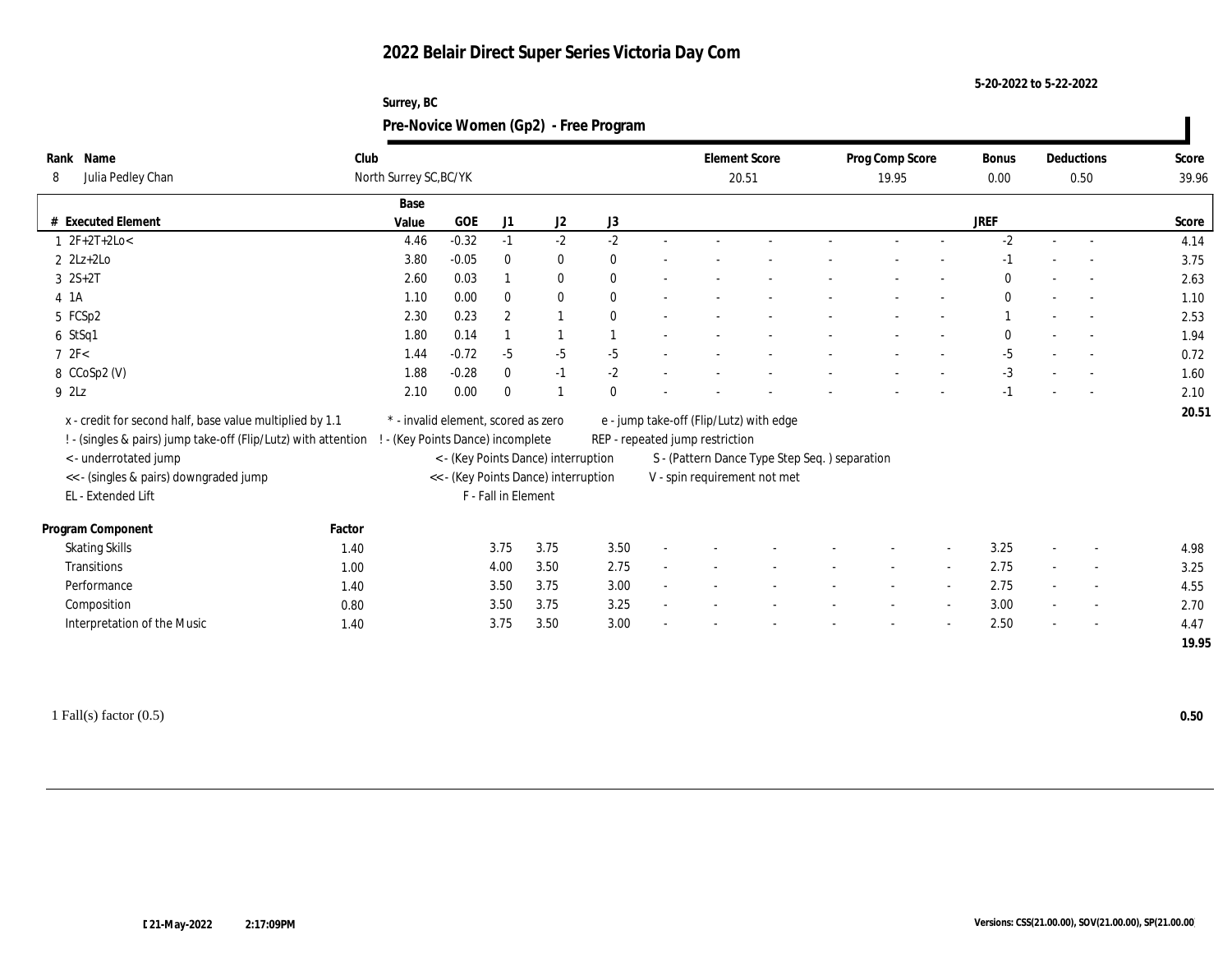**5-20-2022 to 5-22-2022**

| Rank Name                                                      |        | Club                            |                                     |                     |                                                                             |              | <b>Element Score</b> |                                 | Prog Comp Score                               |  | <b>Bonus</b>             | Deductions   | Score                    |       |
|----------------------------------------------------------------|--------|---------------------------------|-------------------------------------|---------------------|-----------------------------------------------------------------------------|--------------|----------------------|---------------------------------|-----------------------------------------------|--|--------------------------|--------------|--------------------------|-------|
| Cleopatra Abhari<br>9                                          |        | Delta FSC, BC/YK                |                                     |                     |                                                                             |              |                      | 19.35                           | 18.63                                         |  | $0.00\,$                 | 0.00         | 37.98                    |       |
|                                                                |        | Base                            |                                     |                     |                                                                             |              |                      |                                 |                                               |  |                          |              |                          |       |
| # Executed Element                                             |        | Value                           | GOE                                 | J1                  | J2                                                                          | ${\rm J}3$   |                      |                                 |                                               |  |                          | JREF         |                          | Score |
| $1$ 1Lz                                                        |        | 0.60                            | $-0.03$                             |                     | $-1$                                                                        | $\mathbf{0}$ |                      |                                 |                                               |  |                          | $-2$         | $\sim$                   | 0.57  |
| $2 \; 1A$                                                      |        | 1.10                            | 0.03                                |                     | $\bf{0}$                                                                    | $\mathbf{0}$ |                      |                                 |                                               |  |                          | $\mathbf{0}$ |                          | 1.13  |
| $3$ $2Lz+2Lo$                                                  |        | 3.80                            | 0.05                                |                     | $\bf{0}$                                                                    | $\mathbf{0}$ |                      |                                 |                                               |  |                          | $\mathbf{0}$ | $\overline{\phantom{a}}$ | 3.85  |
| $4 \ 2S+1Eu+2S$                                                |        | 3.10                            | $-0.20$                             | $\mathbf{0}$        | $-1$                                                                        | $-3$         |                      |                                 |                                               |  |                          | $-2$         |                          | 2.90  |
| 5 FCSp1                                                        |        | 1.90                            | 0.14                                | $\overline{2}$      | $\bf{0}$                                                                    |              |                      |                                 |                                               |  |                          | $\mathbf{0}$ | $\sim$                   | 2.04  |
| $6 2F+2Lo$                                                     |        | 3.50                            | $-0.27$                             | $\bf{0}$            | $-2$                                                                        | $-2$         |                      |                                 |                                               |  |                          | $-2$         |                          | 3.23  |
| 72F                                                            |        | 1.80                            | $-0.32$                             | $-1$                | $-2$                                                                        | $-2$         |                      |                                 |                                               |  |                          | $-2$         |                          | 1.48  |
| 8 StSqB                                                        |        | 1.50                            | $-0.04$                             | $\overline{2}$      | $-1$                                                                        | $-1$         |                      |                                 |                                               |  |                          | $-1$         |                          | 1.46  |
| 9 CCoSp2                                                       |        | 2.50                            | 0.19                                | $\overline{2}$      | $\mathbf{0}$                                                                |              |                      |                                 |                                               |  |                          | $\mathbf{0}$ | $\sim$                   | 2.69  |
|                                                                |        |                                 | * - invalid element, scored as zero |                     |                                                                             |              |                      |                                 |                                               |  |                          |              |                          | 19.35 |
| x - credit for second half, base value multiplied by 1.1       |        |                                 |                                     |                     |                                                                             |              |                      |                                 | e - jump take-off (Flip/Lutz) with edge       |  |                          |              |                          |       |
| ! - (singles & pairs) jump take-off (Flip/Lutz) with attention |        | - (Key Points Dance) incomplete |                                     |                     |                                                                             |              |                      | REP - repeated jump restriction |                                               |  |                          |              |                          |       |
| < - underrotated jump                                          |        |                                 |                                     |                     | < - (Key Points Dance) interruption<br><< - (Key Points Dance) interruption |              |                      |                                 | S - (Pattern Dance Type Step Seq.) separation |  |                          |              |                          |       |
| << - (singles & pairs) downgraded jump<br>EL - Extended Lift   |        |                                 |                                     | F - Fall in Element |                                                                             |              |                      |                                 | V - spin requirement not met                  |  |                          |              |                          |       |
|                                                                |        |                                 |                                     |                     |                                                                             |              |                      |                                 |                                               |  |                          |              |                          |       |
| Program Component                                              | Factor |                                 |                                     |                     |                                                                             |              |                      |                                 |                                               |  |                          |              |                          |       |
| <b>Skating Skills</b>                                          | 1.40   |                                 |                                     | 4.00                | 3.50                                                                        | 3.25         |                      |                                 |                                               |  | $\overline{\phantom{a}}$ | 3.00         | $\overline{\phantom{a}}$ | 4.82  |
| Transitions                                                    | 1.00   |                                 |                                     | 4.25                | 3.00                                                                        | 2.75         |                      |                                 |                                               |  |                          | 1.50         | $\overline{\phantom{a}}$ | 2.88  |
| Performance                                                    | 1.40   |                                 |                                     | 3.75                | 3.25                                                                        | 2.50         |                      |                                 |                                               |  |                          | 2.50         | $\overline{\phantom{a}}$ | 4.20  |
| Composition                                                    | 0.80   |                                 |                                     | 3.75                | 3.25                                                                        | 2.75         |                      |                                 |                                               |  | $\overline{\phantom{a}}$ | 2.50         | $\sim$                   | 2.45  |
| Interpretation of the Music                                    | 1.40   |                                 |                                     | 4.00                | 3.25                                                                        | 2.75         |                      |                                 |                                               |  |                          | 2.25         | $\overline{\phantom{a}}$ | 4.28  |
|                                                                |        |                                 |                                     |                     |                                                                             |              |                      |                                 |                                               |  |                          |              |                          | 18.63 |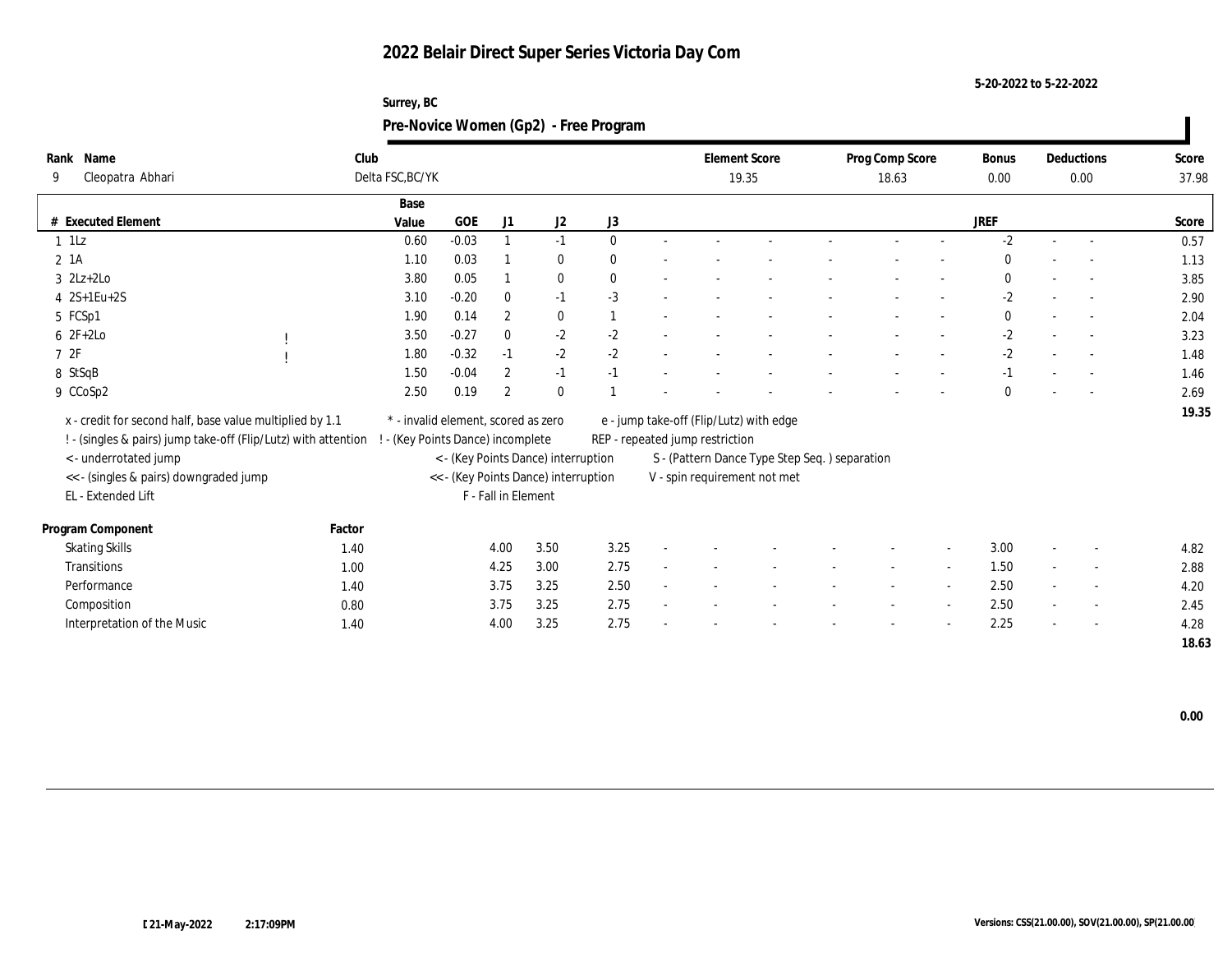**5-20-2022 to 5-22-2022**

| Surrey, BC                            |
|---------------------------------------|
| Pre-Novice Women (Gp2) - Free Program |

| Rank Name<br>Stacy Zhu<br>10                                   | Club   | RCVFSC, BC/YK                       |            |                     |                                      |              | <b>Element Score</b><br>19.81   | Prog Comp Score<br>17.55                      | Bonus<br>0.00 |              | Deductions<br>0.00       | Score<br>37.36 |       |
|----------------------------------------------------------------|--------|-------------------------------------|------------|---------------------|--------------------------------------|--------------|---------------------------------|-----------------------------------------------|---------------|--------------|--------------------------|----------------|-------|
|                                                                |        | Base                                |            |                     |                                      |              |                                 |                                               |               |              |                          |                |       |
| # Executed Element                                             |        | Value                               | <b>GOE</b> | J1                  | J2                                   | J3           |                                 |                                               |               | <b>JREF</b>  |                          |                | Score |
| $2Lz+2T$                                                       |        | 3.40                                | $-0.05$    | $\mathbf{0}$        | $\bf{0}$                             | $\mathbf{0}$ |                                 |                                               |               | $-1$         |                          | $\sim$         | 3.35  |
| 2ZFq                                                           |        | 1.80                                | $-0.59$    | $-3$                | $-4$                                 | $-3$         |                                 |                                               |               | $-3$         |                          |                | 1.21  |
| $3 \text{ } 35 < $                                             |        | 1.30                                | $-0.55$    | $-4$                | $-3$                                 | $-5$         |                                 |                                               |               | $-5$         |                          |                | 0.75  |
| 4 FCSp3                                                        |        | 2.80                                | 0.56       | $\boldsymbol{2}$    | $\boldsymbol{2}$                     | $\mathbf{2}$ |                                 |                                               |               | $\mathbf{2}$ |                          |                | 3.36  |
| $5 \text{ } 2F + 2T <<$                                        |        | 2.20                                | $-0.86$    | $-4$                | $-5$                                 | $-5$         |                                 |                                               |               | $-5$         |                          |                | 1.34  |
| $6$ 2Lzq+2Lo<                                                  |        | 3.46                                | $-0.84$    | $-4$                | $-4$                                 | $-4$         |                                 |                                               |               | $-4$         |                          |                | 2.62  |
| 7 1A                                                           |        | 1.10                                | 0.03       | $\mathbf{0}$        | $\bf{0}$                             |              |                                 |                                               |               | $\mathbf{0}$ |                          |                | 1.13  |
| 8 FCCoSp2                                                      |        | 2.50                                | 0.25       |                     |                                      |              |                                 |                                               |               |              |                          |                | 2.75  |
| 9 StSq3                                                        |        | 3.30                                | 0.00       | $\Omega$            | $\bf{0}$                             |              |                                 |                                               |               | $\mathbf{0}$ |                          |                | 3.30  |
| x - credit for second half, base value multiplied by 1.1       |        | * - invalid element, scored as zero |            |                     |                                      |              |                                 | e - jump take-off (Flip/Lutz) with edge       |               |              |                          |                | 19.81 |
| ! - (singles & pairs) jump take-off (Flip/Lutz) with attention |        | - (Key Points Dance) incomplete     |            |                     |                                      |              | REP - repeated jump restriction |                                               |               |              |                          |                |       |
| < - underrotated jump                                          |        |                                     |            |                     | < - (Key Points Dance) interruption  |              |                                 | S - (Pattern Dance Type Step Seq.) separation |               |              |                          |                |       |
| << - (singles & pairs) downgraded jump                         |        |                                     |            |                     | << - (Key Points Dance) interruption |              |                                 | V - spin requirement not met                  |               |              |                          |                |       |
| EL - Extended Lift                                             |        |                                     |            | F - Fall in Element |                                      |              |                                 |                                               |               |              |                          |                |       |
|                                                                |        |                                     |            |                     |                                      |              |                                 |                                               |               |              |                          |                |       |
| <b>Program Component</b>                                       | Factor |                                     |            |                     |                                      |              |                                 |                                               |               |              |                          |                |       |
| <b>Skating Skills</b>                                          | 1.40   |                                     |            | 2.75                | 3.75                                 | 3.50         |                                 |                                               |               | 3.25         |                          | $\sim$         | 4.63  |
| Transitions                                                    | 1.00   |                                     |            | 2.00                | 3.00                                 | 3.00         |                                 |                                               |               | 2.75         |                          | $\sim$         | 2.69  |
| Performance                                                    | 1.40   |                                     |            | 2.00                | 3.50                                 | 2.75         |                                 |                                               |               | 2.75         |                          | $\sim$         | 3.85  |
| Composition                                                    | 0.80   |                                     |            | 2.25                | 3.25                                 | 3.25         |                                 |                                               |               | 3.00         | $\overline{\phantom{a}}$ | $\sim$         | 2.35  |
| Interpretation of the Music                                    | 1.40   |                                     |            | 2.50                | 3.25                                 | 3.00         |                                 |                                               |               | 2.75         |                          |                | 4.03  |
|                                                                |        |                                     |            |                     |                                      |              |                                 |                                               |               |              |                          |                | 17.55 |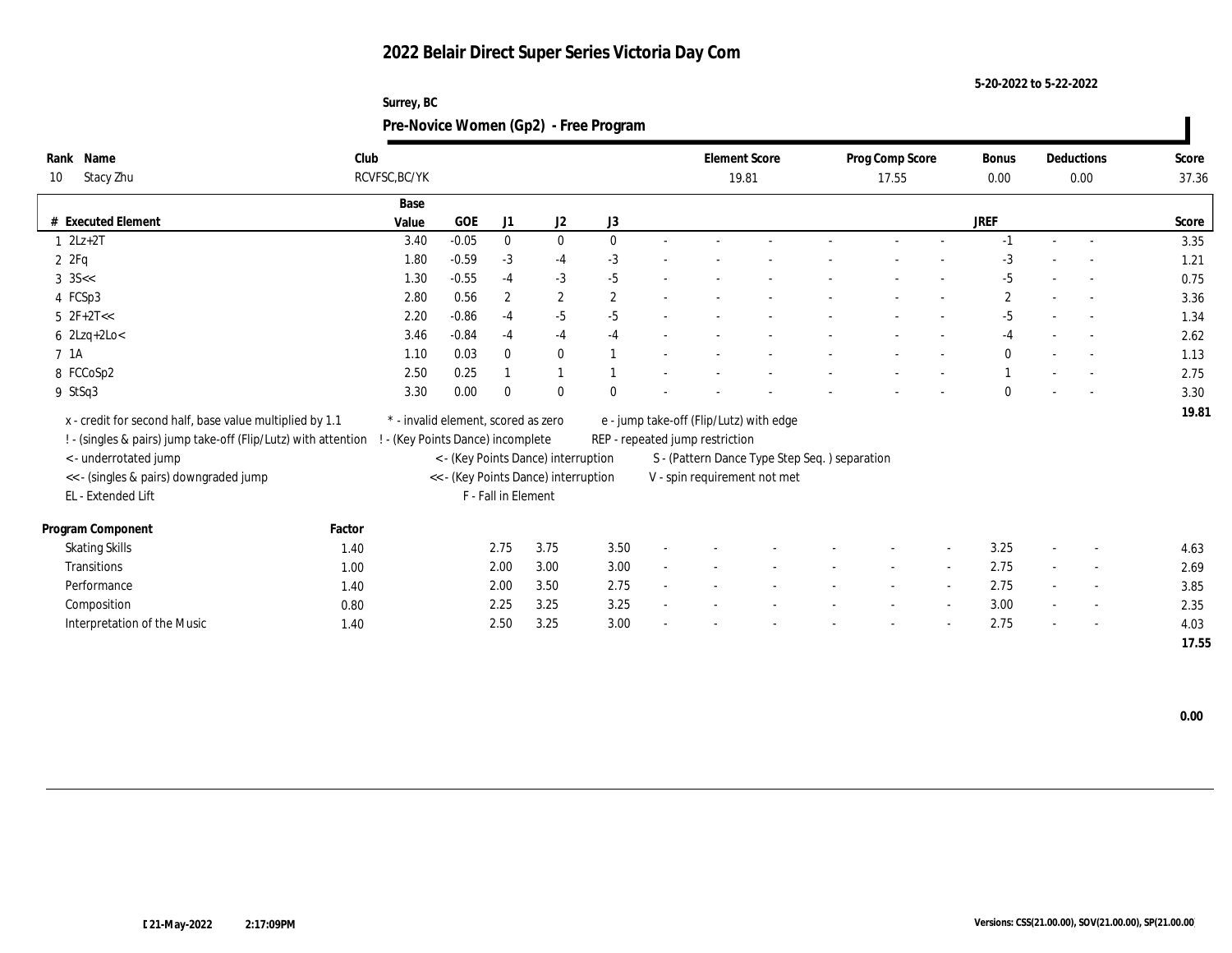**5-20-2022 to 5-22-2022**

#### **Surrey, BC Pre-Novice Women (Gp2) - Free Program**

| Name<br>Rank                                                   | Club   |                                     |         |                     |                                      |              | <b>Element Score</b>            |                                                | Prog Comp Score |       |                          | Bonus        | Deductions               | Score |
|----------------------------------------------------------------|--------|-------------------------------------|---------|---------------------|--------------------------------------|--------------|---------------------------------|------------------------------------------------|-----------------|-------|--------------------------|--------------|--------------------------|-------|
| Viona Khalilipour<br>11                                        |        | Coquitlam SC, BC/YK                 |         |                     |                                      |              |                                 | 19.58                                          |                 | 16.45 |                          | 0.00         | 0.00                     | 36.03 |
|                                                                |        | Base                                |         |                     |                                      |              |                                 |                                                |                 |       |                          |              |                          |       |
| # Executed Element                                             |        | Value                               | GOE     | J1                  | J2                                   | J3           |                                 |                                                |                 |       |                          | <b>JREF</b>  |                          | Score |
| $1 \quad 2Lz+2T$                                               |        | 3.40                                | 0.00    | $\mathbf{0}$        | $\bf{0}$                             | $\mathbf{0}$ |                                 |                                                |                 |       |                          | $\Omega$     | $\overline{a}$           | 3.40  |
| $2ZF+2T$                                                       |        | 3.10                                | $-0.14$ | $-1$                | $\bf{0}$                             | $-1$         |                                 |                                                |                 |       |                          | -1           |                          | 2.96  |
| 3 2Lo+1Eu+2S                                                   |        | 3.50                                | 0.04    | $\mathbf{0}$        | $\bf{0}$                             | $\mathbf{0}$ |                                 |                                                |                 |       |                          |              |                          | 3.54  |
| 4 FCSpB                                                        |        | 1.60                                | $-0.24$ | $-1$                | $-2$                                 | $-1$         |                                 |                                                |                 |       |                          | $-2$         |                          | 1.36  |
| $5$ $2\text{L}z$                                               |        | 2.10                                | $-0.26$ | $-1$                | $-1$                                 | $-2$         |                                 |                                                |                 |       |                          | $-1$         | $\overline{\phantom{a}}$ | 1.84  |
| 6 StSq2                                                        |        | 2.60                                | $-0.33$ | $-1$                | $-2$                                 | $-1$         |                                 |                                                |                 |       |                          | $-1$         | $\sim$                   | 2.27  |
| 72F                                                            |        | 1.80                                | 0.00    | $\bf{0}$            | $\bf{0}$                             | $\mathbf{0}$ |                                 |                                                |                 |       |                          | $\mathbf{0}$ |                          | 1.80  |
| 8 1A                                                           |        | 1.10                                | 0.00    | $\mathbf{0}$        | $\bf{0}$                             | $\mathbf{0}$ |                                 |                                                |                 |       |                          | $\mathbf{0}$ |                          | 1.10  |
| 9 CCoSp1 (V)                                                   |        | 1.50                                | $-0.19$ | $-2$                | $-1$                                 | $-1$         |                                 |                                                |                 |       |                          | $-1$         |                          | 1.31  |
| x - credit for second half, base value multiplied by 1.1       |        | * - invalid element, scored as zero |         |                     |                                      |              |                                 | e - jump take-off (Flip/Lutz) with edge        |                 |       |                          |              |                          | 19.58 |
| ! - (singles & pairs) jump take-off (Flip/Lutz) with attention |        | - (Key Points Dance) incomplete     |         |                     |                                      |              | REP - repeated jump restriction |                                                |                 |       |                          |              |                          |       |
| < - underrotated jump                                          |        |                                     |         |                     | < - (Key Points Dance) interruption  |              |                                 | S - (Pattern Dance Type Step Seq. ) separation |                 |       |                          |              |                          |       |
| << - (singles & pairs) downgraded jump                         |        |                                     |         |                     | << - (Key Points Dance) interruption |              |                                 | V - spin requirement not met                   |                 |       |                          |              |                          |       |
| EL - Extended Lift                                             |        |                                     |         | F - Fall in Element |                                      |              |                                 |                                                |                 |       |                          |              |                          |       |
|                                                                |        |                                     |         |                     |                                      |              |                                 |                                                |                 |       |                          |              |                          |       |
| Program Component                                              | Factor |                                     |         |                     |                                      |              |                                 |                                                |                 |       |                          |              |                          |       |
| <b>Skating Skills</b>                                          | 1.40   |                                     |         | 2.50                | 3.00                                 | 3.00         |                                 |                                                |                 |       | $\overline{\phantom{a}}$ | 3.00         | $\overline{\phantom{a}}$ | 4.03  |
| Transitions                                                    | 1.00   |                                     |         | 2.00                | 2.75                                 | 2.75         |                                 |                                                |                 |       |                          | 2.75         | $\overline{\phantom{a}}$ | 2.56  |
| Performance                                                    | 1.40   |                                     |         | 2.25                | 3.25                                 | 3.00         |                                 |                                                |                 |       |                          | 2.75         | $\overline{\phantom{a}}$ | 3.93  |
| Composition                                                    | 0.80   |                                     |         | 2.00                | 3.00                                 | 3.25         |                                 |                                                |                 |       |                          | 3.00         | $\sim$                   | 2.25  |
| Interpretation of the Music                                    | 1.40   |                                     |         | 2.25                | 2.75                                 | 3.00         |                                 |                                                |                 |       |                          | 2.50         |                          | 3.68  |
|                                                                |        |                                     |         |                     |                                      |              |                                 |                                                |                 |       |                          |              |                          | 16.45 |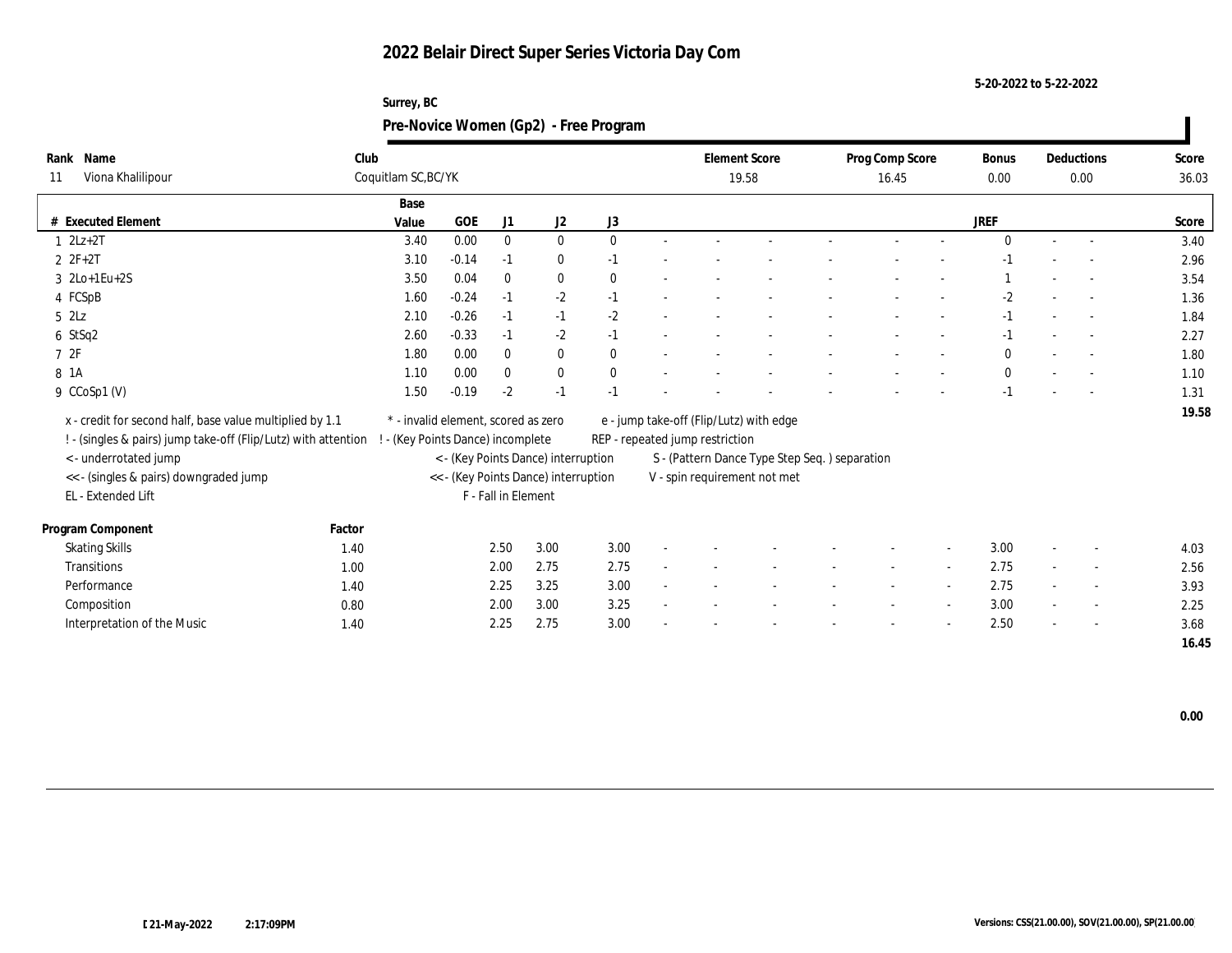**5-20-2022 to 5-22-2022**

| Name<br>Rank                                                   | Club   |                                 |                                     |                     |                                      |          |                                 | <b>Element Score</b>                          | Prog Comp Score |                          | Bonus        | Deductions               | Score |
|----------------------------------------------------------------|--------|---------------------------------|-------------------------------------|---------------------|--------------------------------------|----------|---------------------------------|-----------------------------------------------|-----------------|--------------------------|--------------|--------------------------|-------|
| Millie Hong<br>12                                              |        | Killarney FSC, BC/YK            |                                     |                     |                                      |          |                                 | 14.97                                         | 18.44           |                          | $0.00\,$     | 0.00                     | 33.41 |
|                                                                |        | Base                            |                                     |                     |                                      |          |                                 |                                               |                 |                          |              |                          |       |
| # Executed Element                                             |        | Value                           | GOE                                 | J1                  | J2                                   | J3       |                                 |                                               |                 |                          | <b>JREF</b>  |                          | Score |
| $1 \text{ } 2Fq + 2T <<$                                       |        | 2.20                            | $-0.90$                             | $-5$                | $-5$                                 | $-5$     |                                 |                                               |                 |                          | $-5$         | $\sim$                   | 1.30  |
| 2 $2Lz+2T<<$                                                   |        | 2.08                            | $-0.80$                             | $-4$                | $-5$                                 | $-5$     |                                 |                                               |                 |                          | $-5$         |                          | 1.28  |
| $3$ 2Lo $<$                                                    |        | 1.36                            | $-0.31$                             | $-2$                | $-2$                                 | $-2$     |                                 |                                               |                 |                          | $-3$         |                          | 1.05  |
| 4 FCSp1                                                        |        | 1.90                            | 0.19                                |                     | $\mathbf{1}$                         |          |                                 |                                               |                 |                          |              | $\overline{\phantom{a}}$ | 2.09  |
| $5$ 2Lz $<<$                                                   |        | 0.60                            | $-0.21$                             | $-4$                | $-3$                                 | $-4$     |                                 |                                               |                 |                          | $-3$         | $\overline{\phantom{a}}$ | 0.39  |
| $6$ StSq2                                                      |        | 2.60                            | 0.13                                | $\boldsymbol{2}$    | $\bf{0}$                             | $\bf{0}$ |                                 |                                               |                 |                          | $\mathbf{0}$ | $\sim$                   | 2.73  |
| 7 1A+1Eu+2S<                                                   |        | 2.64                            | $-0.25$                             | $-2$                | $-2$                                 | $-3$     |                                 |                                               |                 |                          | $-2$         |                          | 2.39  |
| 8 $2F(e) <$                                                    |        | 1.08                            | $-0.49$                             | $-4$                | $-5$                                 | $-4$     |                                 |                                               |                 |                          | $-5$         |                          | 0.59  |
| 9 CCoSp3                                                       |        | 3.00                            | 0.15                                |                     | $\mathbf{0}$                         |          |                                 |                                               |                 |                          | $\mathbf{0}$ |                          | 3.15  |
|                                                                |        |                                 | * - invalid element, scored as zero |                     |                                      |          |                                 |                                               |                 |                          |              |                          | 14.97 |
| x - credit for second half, base value multiplied by 1.1       |        |                                 |                                     |                     |                                      |          |                                 | e - jump take-off (Flip/Lutz) with edge       |                 |                          |              |                          |       |
| ! - (singles & pairs) jump take-off (Flip/Lutz) with attention |        | - (Key Points Dance) incomplete |                                     |                     |                                      |          | REP - repeated jump restriction |                                               |                 |                          |              |                          |       |
| < - underrotated jump                                          |        |                                 |                                     |                     | < - (Key Points Dance) interruption  |          |                                 | S - (Pattern Dance Type Step Seq.) separation |                 |                          |              |                          |       |
| << - (singles & pairs) downgraded jump                         |        |                                 |                                     |                     | << - (Key Points Dance) interruption |          |                                 | V - spin requirement not met                  |                 |                          |              |                          |       |
| EL - Extended Lift                                             |        |                                 |                                     | F - Fall in Element |                                      |          |                                 |                                               |                 |                          |              |                          |       |
| Program Component                                              | Factor |                                 |                                     |                     |                                      |          |                                 |                                               |                 |                          |              |                          |       |
| <b>Skating Skills</b>                                          | 1.40   |                                 |                                     | 3.25                | 3.25                                 | 3.25     |                                 |                                               |                 | $\overline{\phantom{a}}$ | 2.75         | $\overline{\phantom{a}}$ | 4.38  |
| Transitions                                                    | 1.00   |                                 |                                     | 3.75                | 3.00                                 | 3.00     |                                 |                                               |                 |                          | 2.50         | $\overline{\phantom{a}}$ | 3.06  |
| Performance                                                    | 1.40   |                                 |                                     | 3.25                | 3.00                                 | 2.75     |                                 |                                               |                 |                          | 2.75         | $\overline{\phantom{a}}$ | 4.12  |
| Composition                                                    | 0.80   |                                 |                                     | 3.50                | 3.00                                 | 3.25     |                                 |                                               |                 |                          | 2.75         | $\sim$                   | 2.50  |
| Interpretation of the Music                                    | 1.40   |                                 |                                     | 3.50                | 3.25                                 | 3.00     |                                 |                                               |                 |                          | 2.75         | $\overline{\phantom{a}}$ | 4.38  |
|                                                                |        |                                 |                                     |                     |                                      |          |                                 |                                               |                 |                          |              |                          | 18.44 |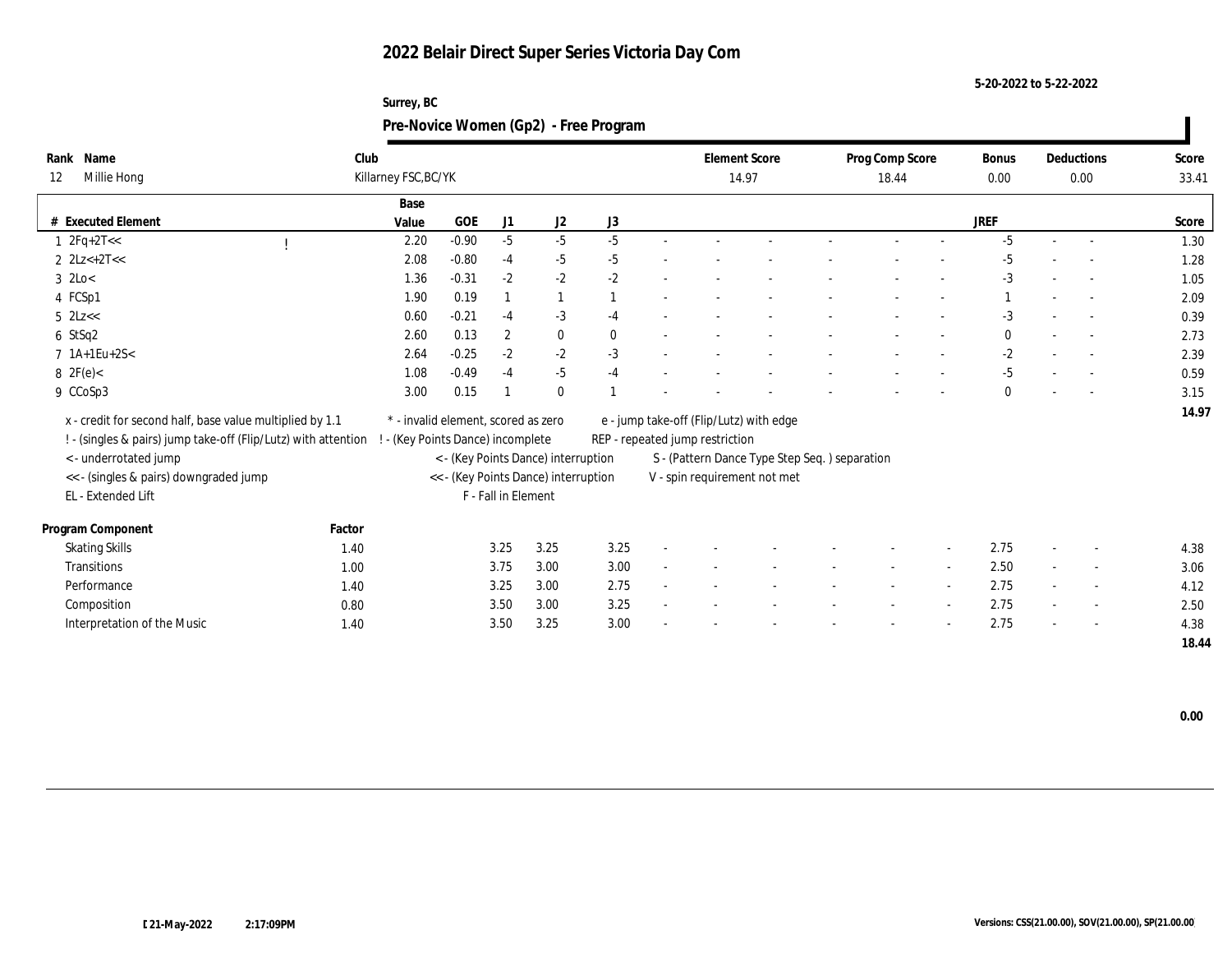**5-20-2022 to 5-22-2022**

#### **Surrey, BC Pre-Novice Women (Gp2) - Free Program**

| Deductions<br>Score<br>33.06     |
|----------------------------------|
| 0.00                             |
|                                  |
| Score                            |
| 2.05<br>$\overline{a}$           |
| 1.94                             |
| 1.16                             |
| 2.42                             |
| 1.15<br>$\overline{\phantom{a}}$ |
| 2.35<br>$\sim$                   |
| 1.75                             |
| 0.31                             |
| 2.07                             |
| 15.20                            |
|                                  |
|                                  |
|                                  |
|                                  |
|                                  |
|                                  |
| 4.28<br>$\overline{\phantom{a}}$ |
| 2.94<br>$\sim$                   |
| 4.12<br>$\overline{\phantom{a}}$ |
| 2.40<br>$\sim$                   |
|                                  |
| 4.12<br>$\overline{\phantom{a}}$ |
|                                  |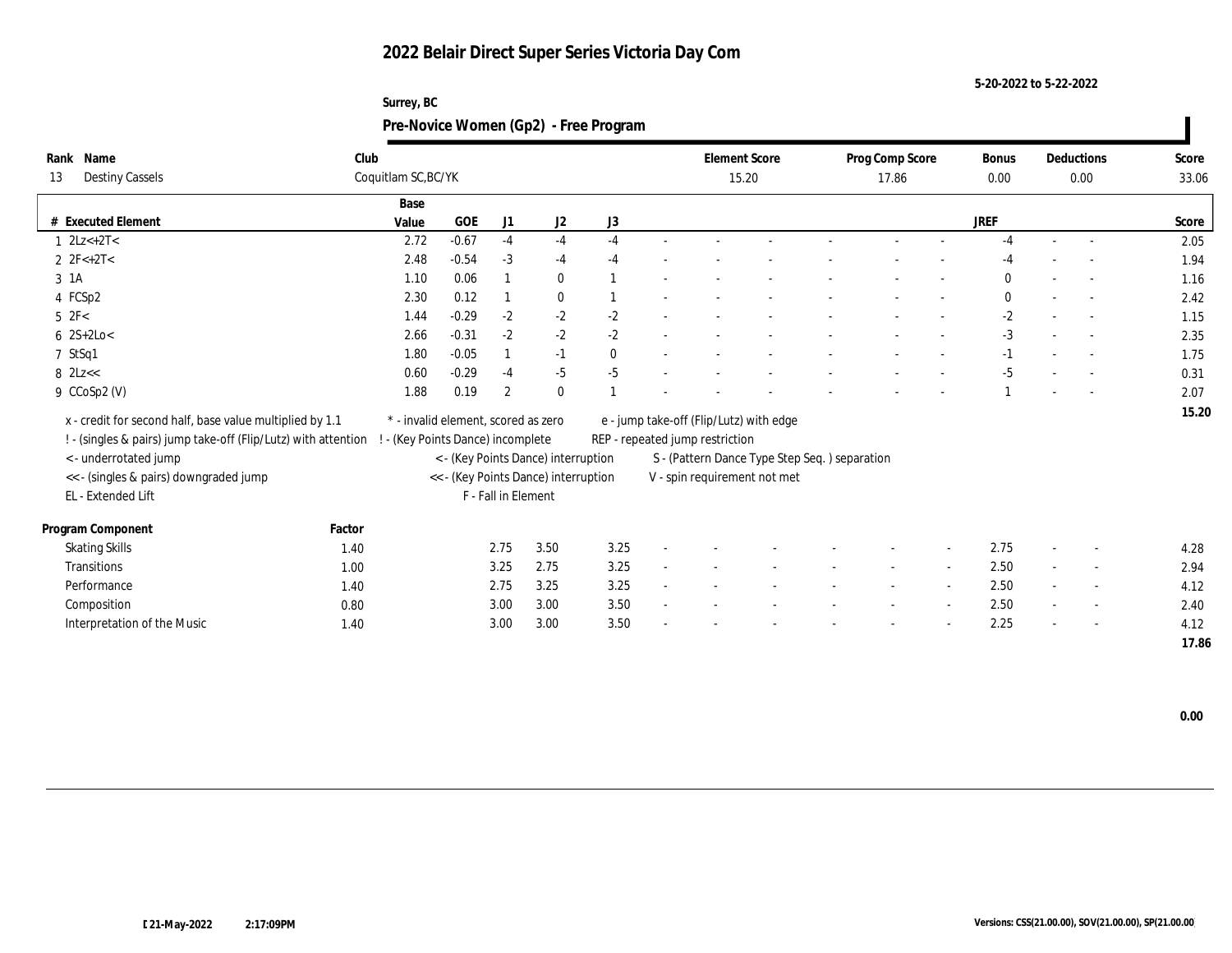**5-20-2022 to 5-22-2022**

#### **Surrey, BC Pre-Novice Women (Gp2) - Free Program**

| Name<br>Rank                                                   | Club   |                                 |                                     |                     |                                      |              |                                 | <b>Element Score</b>                           | Prog Comp Score |                          | Bonus        | Deductions               | Score |
|----------------------------------------------------------------|--------|---------------------------------|-------------------------------------|---------------------|--------------------------------------|--------------|---------------------------------|------------------------------------------------|-----------------|--------------------------|--------------|--------------------------|-------|
| Alisa Goncharova<br>14                                         |        | Sungod SC, BC/YK                |                                     |                     |                                      |              |                                 | 12.28                                          | 17.49           |                          | 0.00         | 0.00                     | 29.77 |
|                                                                |        | Base                            |                                     |                     |                                      |              |                                 |                                                |                 |                          |              |                          |       |
| # Executed Element                                             |        | Value                           | GOE                                 | J1                  | J2                                   | J3           |                                 |                                                |                 |                          | <b>JREF</b>  |                          | Score |
| $1 \text{ } 2Fq + 2T <<$                                       |        | 2.20                            | $-0.86$                             | $-4$                | $-5$                                 | $-5$         |                                 |                                                |                 |                          | -5           | $\sim$                   | 1.34  |
| $2 \text{ } 2 \text{Lz}(e) <$                                  |        | 0.48                            | $-0.23$                             | $-4$                | $-5$                                 | $-5$         |                                 |                                                |                 |                          | $-5$         |                          | 0.25  |
| 3 1A                                                           |        | 1.10                            | 0.03                                |                     | $\bf{0}$                             | $\theta$     |                                 |                                                |                 |                          | $\mathbf{0}$ |                          | 1.13  |
| 4 StSq1                                                        |        | 1.80                            | $-0.09$                             |                     | $-1$                                 | $\mathbf{0}$ |                                 |                                                |                 |                          | $-2$         |                          | 1.71  |
| 5 CCoSp3                                                       |        | 3.00                            | 0.08                                | $\bf{0}$            | $\bf{0}$                             |              |                                 |                                                |                 |                          | $\bf{0}$     | $\overline{\phantom{a}}$ | 3.08  |
| $6$ 2Loq+2Lo $<<$                                              |        | 2.20                            | $-0.81$                             | $-4$                | $-5$                                 | $-5$         |                                 |                                                |                 |                          | $-5$         | $\sim$                   | 1.39  |
| $7 \text{ } 2F <$                                              |        | 0.50                            | $-0.18$                             | $-4$                | $-3$                                 | $-4$         |                                 |                                                |                 |                          | $-3$         |                          | 0.32  |
| $8 \text{ } 2S+2T<<$                                           |        | 1.70                            | $-0.49$                             | $-4$                | $-3$                                 | $-4$         |                                 |                                                |                 |                          | $-4$         |                          | 1.21  |
| 9 FCSp1                                                        |        | 1.90                            | $-0.05$                             | $\theta$            | $-1$                                 | $\Omega$     |                                 |                                                |                 |                          | $\mathbf{0}$ |                          | 1.85  |
| x - credit for second half, base value multiplied by 1.1       |        |                                 | * - invalid element, scored as zero |                     |                                      |              |                                 | e - jump take-off (Flip/Lutz) with edge        |                 |                          |              |                          | 12.28 |
| ! - (singles & pairs) jump take-off (Flip/Lutz) with attention |        | - (Key Points Dance) incomplete |                                     |                     |                                      |              | REP - repeated jump restriction |                                                |                 |                          |              |                          |       |
| < - underrotated jump                                          |        |                                 |                                     |                     | < - (Key Points Dance) interruption  |              |                                 | S - (Pattern Dance Type Step Seq. ) separation |                 |                          |              |                          |       |
| << - (singles & pairs) downgraded jump                         |        |                                 |                                     |                     | << - (Key Points Dance) interruption |              |                                 | V - spin requirement not met                   |                 |                          |              |                          |       |
| EL - Extended Lift                                             |        |                                 |                                     | F - Fall in Element |                                      |              |                                 |                                                |                 |                          |              |                          |       |
|                                                                |        |                                 |                                     |                     |                                      |              |                                 |                                                |                 |                          |              |                          |       |
| Program Component                                              | Factor |                                 |                                     |                     |                                      |              |                                 |                                                |                 |                          |              |                          |       |
| <b>Skating Skills</b>                                          | 1.40   |                                 |                                     | 2.75                | 3.50                                 | 3.25         |                                 |                                                |                 | $\overline{\phantom{a}}$ | 2.50         | $\sim$                   | 4.20  |
| Transitions                                                    | 1.00   |                                 |                                     | 3.00                | 3.00                                 | 2.75         |                                 |                                                |                 |                          | 2.50         | $\overline{\phantom{a}}$ | 2.81  |
| Performance                                                    | 1.40   |                                 |                                     | 2.75                | 3.25                                 | 2.75         |                                 |                                                |                 |                          | 2.50         | $\overline{\phantom{a}}$ | 3.93  |
| Composition                                                    | 0.80   |                                 |                                     | 2.50                | 3.50                                 | 3.25         |                                 |                                                |                 |                          | 2.50         | $\sim$                   | 2.35  |
| Interpretation of the Music                                    | 1.40   |                                 |                                     | 2.75                | 3.50                                 | 3.00         |                                 |                                                |                 |                          | 2.75         | $\overline{\phantom{a}}$ | 4.20  |
|                                                                |        |                                 |                                     |                     |                                      |              |                                 |                                                |                 |                          |              |                          | 17.49 |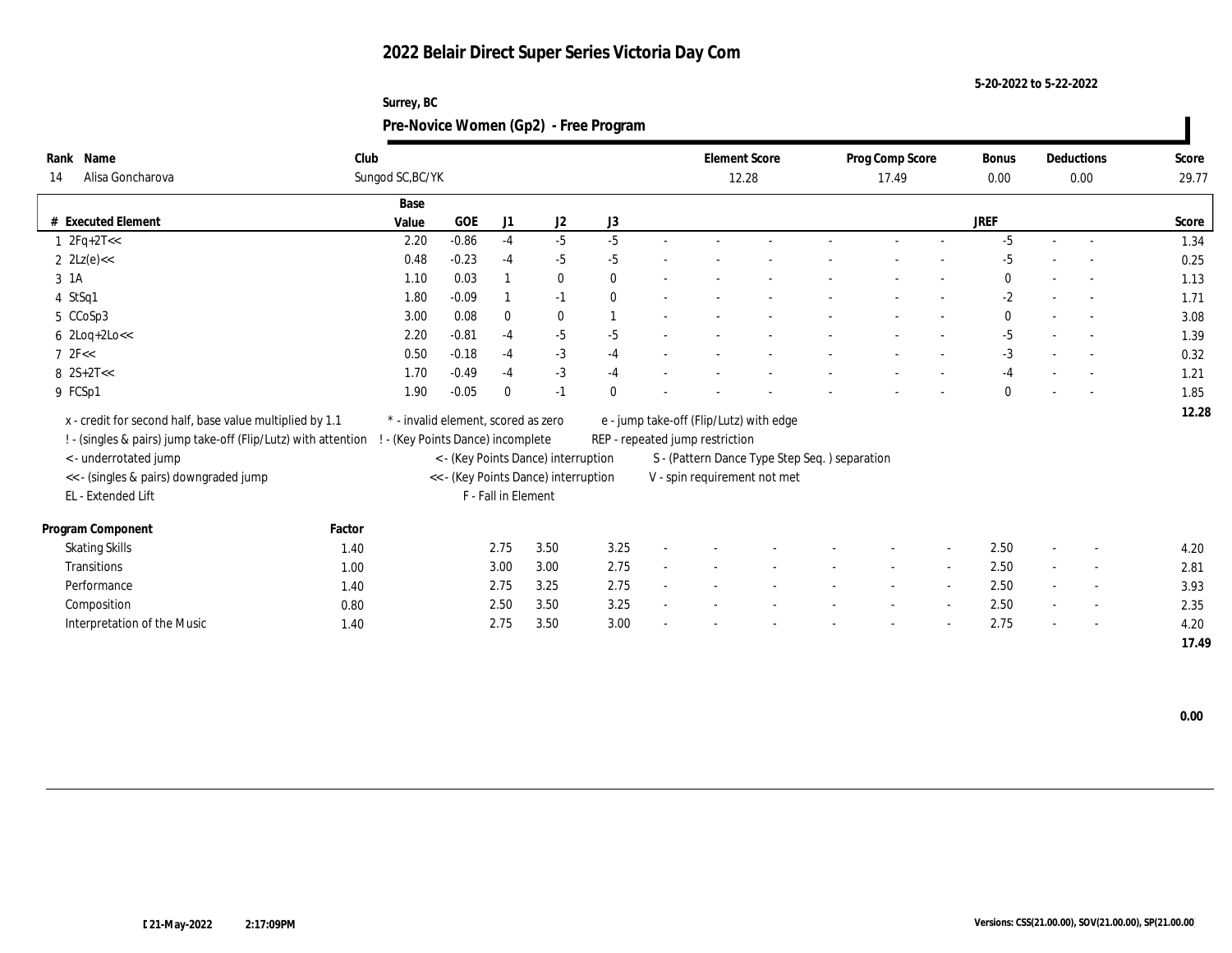| Surrey, BC                            |
|---------------------------------------|
| Pre-Novice Women (Gp2) - Free Program |

| Rank Name<br>Ivanna Tung<br>15                                 |        | Club<br>Connaught SC, BC/YK         |            |                     |                                      |          |                                 | <b>Element Score</b><br>14.28                 | Prog Comp Score<br>15.17 | <b>Bonus</b><br>0.00 |                          | Deductions<br>1.00       | Score<br>28.45 |
|----------------------------------------------------------------|--------|-------------------------------------|------------|---------------------|--------------------------------------|----------|---------------------------------|-----------------------------------------------|--------------------------|----------------------|--------------------------|--------------------------|----------------|
|                                                                |        | Base                                |            |                     |                                      |          |                                 |                                               |                          |                      |                          |                          |                |
| # Executed Element                                             |        | Value                               | <b>GOE</b> | J1                  | J <sub>2</sub>                       | J3       |                                 |                                               |                          | JREF                 |                          |                          | Score          |
| $1 \t2Lz$                                                      |        | 2.10                                | $-1.05$    | $-5$                | $-5$                                 | $-5$     |                                 |                                               |                          | $-5$                 |                          |                          | 1.05           |
| $2ZF+2T$                                                       |        | 3.10                                | $-0.09$    | $\mathbf{0}$        | $\bf{0}$                             | $-1$     |                                 |                                               |                          | $-1$                 |                          |                          | 3.01           |
| $3 \t2S+2T$                                                    |        | 2.60                                | $-0.26$    | $-2$                | $-2$                                 | $-2$     |                                 |                                               |                          | $-2$                 |                          |                          | 2.34           |
| 4 CCoSp1                                                       |        | 2.00                                | $-0.20$    | $\mathbf{0}$        | $-2$                                 | $\theta$ |                                 |                                               |                          | -2                   |                          |                          | 1.80           |
| 5 StSqB                                                        |        | 1.50                                | $-0.75$    | $-5$                | $-5$                                 | $-5$     |                                 |                                               |                          | $-5$                 |                          | $\sim$                   | 0.75           |
| $6$ 2Lo+1Lo $<<$                                               |        | 1.70                                | $-0.68$    | $-4$                | $-4$                                 | $-4$     |                                 |                                               |                          | -4                   |                          |                          | 1.02           |
| 72F                                                            |        | 1.80                                | $-0.32$    | $-2$                | $-2$                                 | $-1$     |                                 |                                               |                          | $-2$                 |                          |                          | 1.48           |
| 8 1A                                                           |        | 1.10                                | $-0.03$    | $\mathbf{0}$        | $\bf{0}$                             | $-1$     |                                 |                                               |                          | $\bf{0}$             | $\overline{\phantom{a}}$ |                          | 1.07           |
| 9 FCSp1                                                        |        | 1.90                                | $-0.14$    | $\Omega$            | $-1$                                 | $-1$     |                                 |                                               |                          | $-1$                 |                          | $\sim$                   | 1.76           |
| x - credit for second half, base value multiplied by 1.1       |        | * - invalid element, scored as zero |            |                     |                                      |          |                                 | e - jump take-off (Flip/Lutz) with edge       |                          |                      |                          |                          | 14.28          |
| ! - (singles & pairs) jump take-off (Flip/Lutz) with attention |        | - (Key Points Dance) incomplete     |            |                     |                                      |          | REP - repeated jump restriction |                                               |                          |                      |                          |                          |                |
| <- underrotated jump                                           |        |                                     |            |                     | < - (Key Points Dance) interruption  |          |                                 | S - (Pattern Dance Type Step Seq.) separation |                          |                      |                          |                          |                |
| << - (singles & pairs) downgraded jump                         |        |                                     |            |                     | << - (Key Points Dance) interruption |          |                                 | V - spin requirement not met                  |                          |                      |                          |                          |                |
| EL - Extended Lift                                             |        |                                     |            | F - Fall in Element |                                      |          |                                 |                                               |                          |                      |                          |                          |                |
| Program Component                                              | Factor |                                     |            |                     |                                      |          |                                 |                                               |                          |                      |                          |                          |                |
| <b>Skating Skills</b>                                          | 1.40   |                                     |            | 2.00                | 2.75                                 | 2.75     |                                 |                                               |                          | 2.50                 |                          | $\overline{\phantom{a}}$ | 3.50           |
| Transitions                                                    | 1.00   |                                     |            | 2.50                | 2.50                                 | 2.75     |                                 |                                               |                          | 2.50                 |                          | $\overline{\phantom{a}}$ | 2.56           |
| Performance                                                    |        |                                     |            | 2.25                | 2.50                                 | 2.50     |                                 |                                               |                          | 2.00                 |                          | $\overline{\phantom{a}}$ |                |
|                                                                | 1.40   |                                     |            |                     | 3.00                                 |          |                                 |                                               |                          |                      |                          |                          | 3.23           |
| Composition                                                    | 0.80   |                                     |            | 2.25                |                                      | 3.00     |                                 |                                               |                          | 2.75                 | $\overline{\phantom{a}}$ | $\overline{\phantom{a}}$ | 2.20           |
| Interpretation of the Music                                    | 1.40   |                                     |            | 2.50                | 2.75                                 | 2.75     |                                 |                                               |                          | 2.50                 |                          |                          | 3.68           |
|                                                                |        |                                     |            |                     |                                      |          |                                 |                                               |                          |                      |                          |                          | 15.17          |